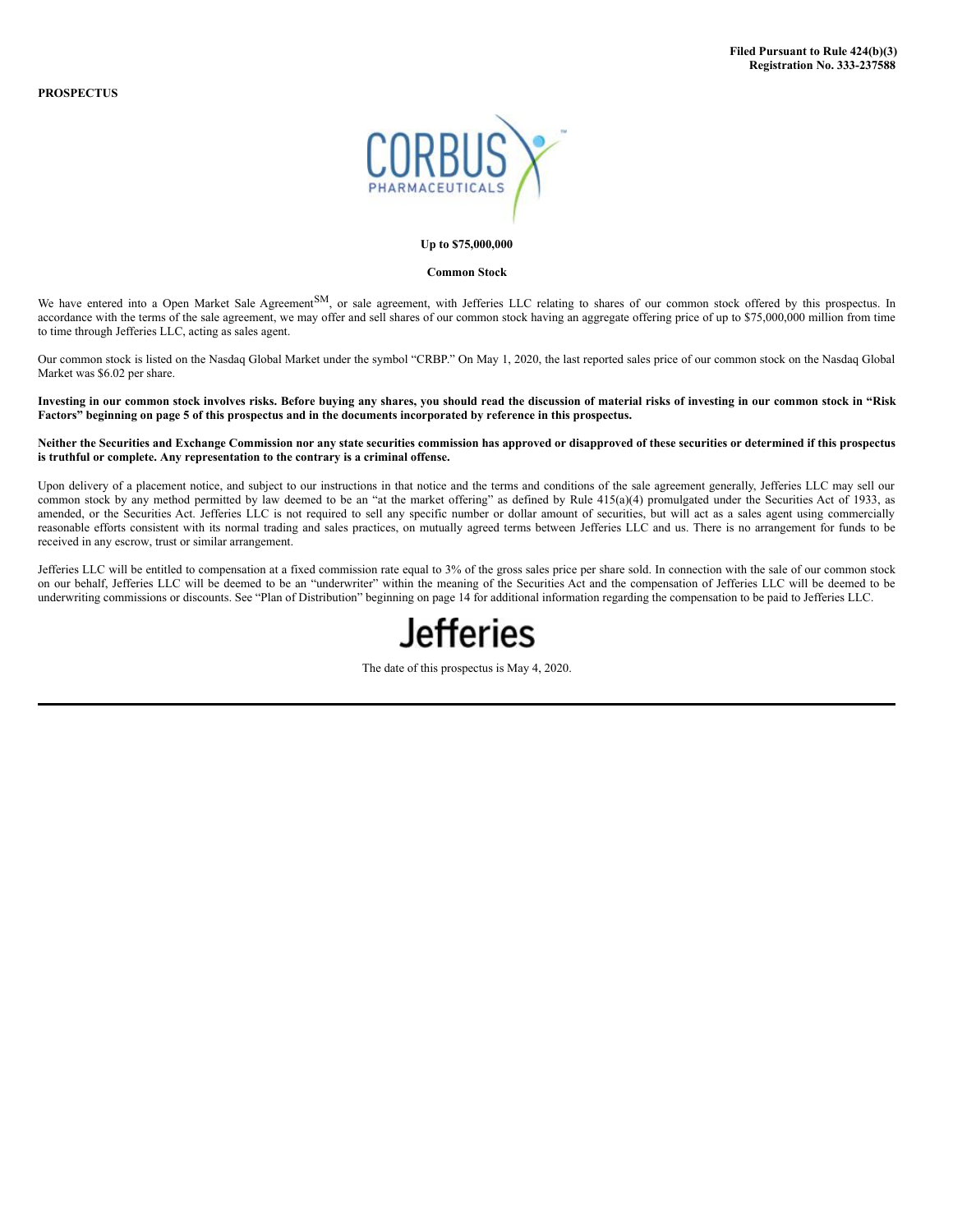# **TABLE OF CONTENTS**

**Page**

| <b>ABOUT THIS PROSPECTUS</b>                             |    |
|----------------------------------------------------------|----|
| <b>SUMMARY</b>                                           |    |
| <b>THE OFFERING</b>                                      |    |
| <b>RISK FACTORS</b>                                      |    |
| <b>SPECIAL NOTE REGARDING FORWARD-LOOKING STATEMENTS</b> |    |
| <b>USE OF PROCEEDS</b>                                   | 10 |
| <b>DILUTION</b>                                          |    |
| <b>DESCRIPTION OF CAPITAL STOCK</b>                      | 12 |
| <b>PLAN OF DISTRIBUTION</b>                              | 14 |
| <b>LEGAL MATTERS</b>                                     | 15 |
| <b>EXPERTS</b>                                           | 15 |
| <b>ADDITIONAL INFORMATION</b>                            | 15 |
| <b>INCORPORATION OF CERTAIN INFORMATION BY REFERENCE</b> | 16 |
|                                                          |    |
|                                                          |    |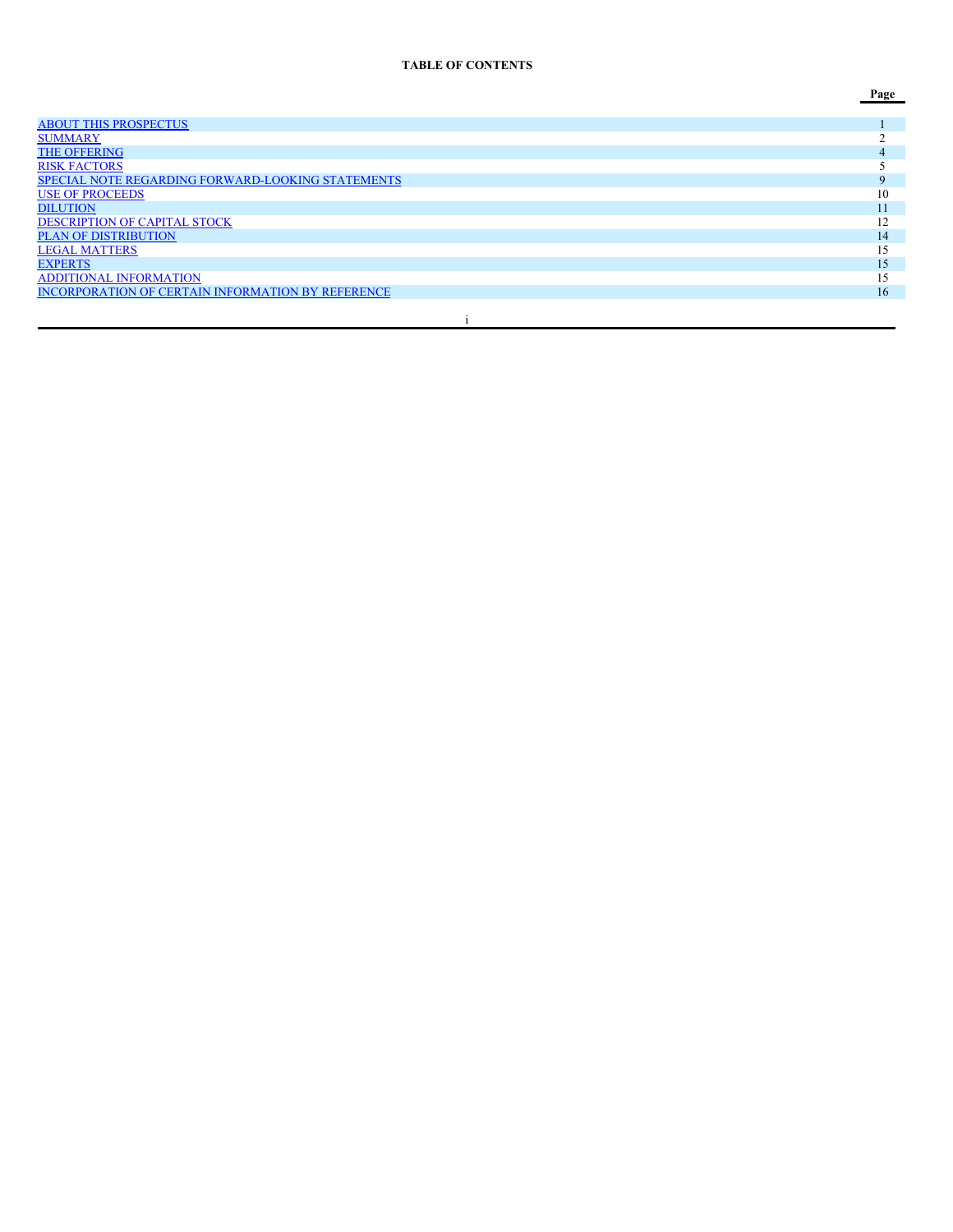#### <span id="page-2-0"></span>**ABOUT THIS PROSPECTUS**

This prospectus is part of registration statement on Form S-3 that we have filed with the Securities and Exchange Commission, or the SEC, using a "shelf" registration process. Under the shelf registration process, we may offer shares of our common stock having an aggregate offering price of up to \$75,000,000 from time to time under this prospectus at prices and on terms to be determined by market conditions at the time of the offering.

We provide information to you about this offering of shares of our common stock in this at the market sale agreement prospectus, which describes the specific terms of this offering of common stock. To the extent there is a conflict between the information contained in this at the market sale agreement prospectus, on the one hand, and the information contained in any document incorporated by reference that was filed with the SEC before the date of this prospectus, on the other hand, you should rely on the information in this at the market sale agreement prospectus. If any statement in one of these documents is inconsistent with a statement in another document having a later date — for example, a document incorporated by reference in this prospectus — the statement in the document having the later date modifies or supersedes the earlier statement.

We have not authorized anyone to provide you with information different from or inconsistent with the information contained in or incorporated by reference in this prospectus. We take no responsibility for, and can provide no assurance as to the reliability of, any other information that others may give you. You should assume that the information appearing in this prospectus and the documents incorporated by reference in this prospectus is accurate only as of the date of those respective documents, regardless of the time of delivery of those respective documents. Our business, financial condition, results of operations and prospects may have changed since those dates. You should read this prospectus and the documents incorporated by reference in this prospectus in their entirety before making an investment decision. You should also read and consider the information in the documents to which we have referred you in the sections of this prospectus entitled "Additional Information" and "Incorporation of Certain Information by Reference."

We are offering to sell, and seeking offers to buy, shares of our common stock only in jurisdictions where offers and sales are permitted. The distribution of this prospectus and the offering of our common stock in certain jurisdictions may be restricted by law. Persons outside the United States who come into possession of this prospectus must inform themselves about, and observe any restrictions relating to, the offering of our common stock and the distribution of this prospectus outside the United States. This prospectus does not constitute, and may not be used in connection with, an offer to sell, or a solicitation of an offer to buy, any securities offered by this prospectus by any person in any jurisdiction in which it is unlawful for such person to make such an offer or solicitation.

All references in this prospectus to "Corbus," the "Company," "we," "us," or "our" mean Corbus Pharmaceuticals Holdings, Inc. and its subsidiaries unless we state otherwise or the context otherwise indicates. This prospectus and the information incorporated herein by reference contain references to trademarks, service marks and trade names owned by us or other companies. Solely for convenience, trademarks, service marks and trade names referred to in this prospectus and the information incorporated herein, including logos, artwork, and other visual displays, may appear without the  $\mathcal{L}_{\text{DT}}$  m symbols, but such references are not intended to indicate, in any way, that we will not assert, to the fullest extent under applicable law, our rights or the rights of the applicable licensor to these trademarks, service marks and trade names. We do not intend our use or display of other companies' trade names, service marks or trademarks to imply a relationship with, or endorsement or sponsorship of us by, any other companies. Other trademarks, trade names and service marks appearing in this prospectus are the property of their respective owners.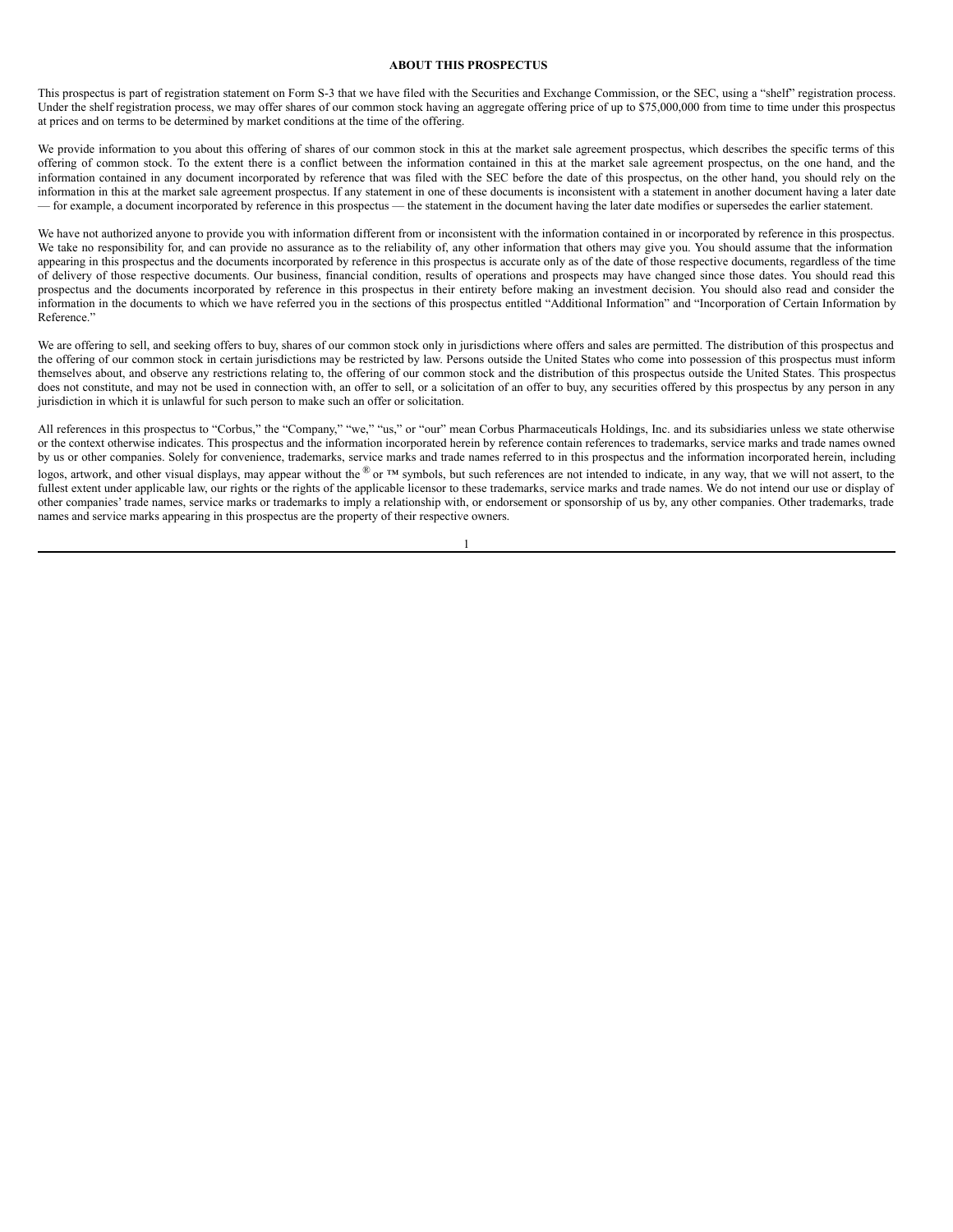## <span id="page-3-0"></span>**SUMMARY**

This summary highlights selected information about us and this common stock offering. This summary is not complete and may not contain all of the information that is important to you. We encourage you to read this prospectus, including the information under the caption "Risk Factors" and the information we incorporate by reference, in *its entirety.*

#### **Overview**

We are a Phase 3, clinical-stage pharmaceutical company focused on the development and commercialization of novel therapeutics to treat chronic and serious inflammatory and fibrotic diseases with clear unmet medical needs by targeting the human endocannabinoid system, or ECS. We are developing a pipeline of cannabinoid drug candidates which are rationally designed, synthetic, small molecule drugs which target the ECS to treat inflammatory and fibrotic diseases. Our focus on the ECS is backed by an ever-expanding body of knowledge on the biology of the ECS and its role as being a master regulator of inflammation and fibrosis. Our lead investigational drug candidate, lenabasum, is a novel, synthetic, oral, cannabinoid type 2, or CB2, agonist designed to resolve chronic inflammation, limit fibrosis and support tissue repair. We are currently developing lenabasum to treat four life threatening diseases: systemic sclerosis, or SSc, dermatomyositis, or DM, cystic fibrosis, or CF, and systemic lupus erythematosus, or SLE. In addition, we are developing a pipeline of experimental drug candidates from our library of novel compounds targeting the ECS. Our pipeline also includes CRB-4001, a second generation, peripherally restricted cannabinoid receptor type 1, or CB1, inverse agonist designed to treat organ specific fibrotic liver diseases, such as nonalcoholic steatohepatitis, or NASH.

Lenabasum selectively binds to CB2 in the periphery, which is preferentially expressed on activated immune cells, fibroblasts and other cell types, including muscle and bone cells. Lenabasum stimulates the production of Specialized Pro-Resolving Lipid Mediators, or SPMs, that act to resolve inflammation and halt fibrosis without immunosuppression by activating endogenous pathways. These pathways are activated in healthy individuals during the course of normal immune responses but are dysfunctional in patients with chronic inflammatory and fibrotic diseases. By its binding to CB2, lenabasum drives innate immune responses from the activation phase into the resolution phase. CB2 plays a central role in modulating and resolving inflammation by, in effect, turning heightened inflammation "off" and restoring homeostasis. This has been demonstrated in animal models lacking CB2 as well as humans with genetic polymorphism in the CB2 gene, as these exhibit excessive inflammation and fibrosis in response to activators of the innate immune system.

Lenabasum is currently being evaluated in a Phase 3 SSc study that has completed the enrollment of 365 patients with top-line data expected to be reported in the summer of 2020, a Phase 2b CF study that has completed the enrollment of 426 patients with top-line data expected in the summer of 2020, and a Phase 3 study in DM that is expected to enroll 150 patients. In addition, we are conducting a Phase 2 SLE study funded by a grant through the National Institutes of Health, or NIH, that is expected to enroll 100 patients. Open-label extension studies are ongoing in SSc and DM for patients who completed the Phase 2 studies and Phase 3 studies in these indications. Lenabasum has generated positive clinical data in three consecutive Phase 2 studies in diffuse cutaneous SSc, CF and skin-predominant DM. Lenabasum has demonstrated acceptable safety and tolerability profiles in clinical studies to date.

The U.S. Food and Drug Administration, or FDA, has granted lenabasum Orphan Drug Designation as well as Fast Track Status for SSc and CF, and Orphan Drug Designation for DM. The European Medicines Authority, or EMA, has granted lenabasum Orphan Drug Designation for SSc, CF and DM.

Since our inception, we have devoted substantially all of our efforts to business planning, research and development, recruiting management and technical staff, acquiring operating assets and raising capital. Our research and development activities have included conducting preclinical studies, developing manufacturing methods and the manufacturing of our drug lenabasum for clinical trials and conducting clinical studies in patients. Two of the four clinical programs for lenabasum are being supported by non dilutive awards and grants. The NIH has funded the majority of the clinical development costs for the DM Phase 2 clinical trial and is funding the SLE Phase 2 clinical trials. In cystic fibrosis, the Phase 2b clinical trial is being supported by a 2018 award from the Cystic Fibrosis Foundation, or CFF, of up to \$25 million, and the Phase 2 clinical trial was partially funded by a \$5 million award from the Cystic Fibrosis Foundation Therapeutics, Inc., a non-profit drug discovery and development affiliate of the CFF.

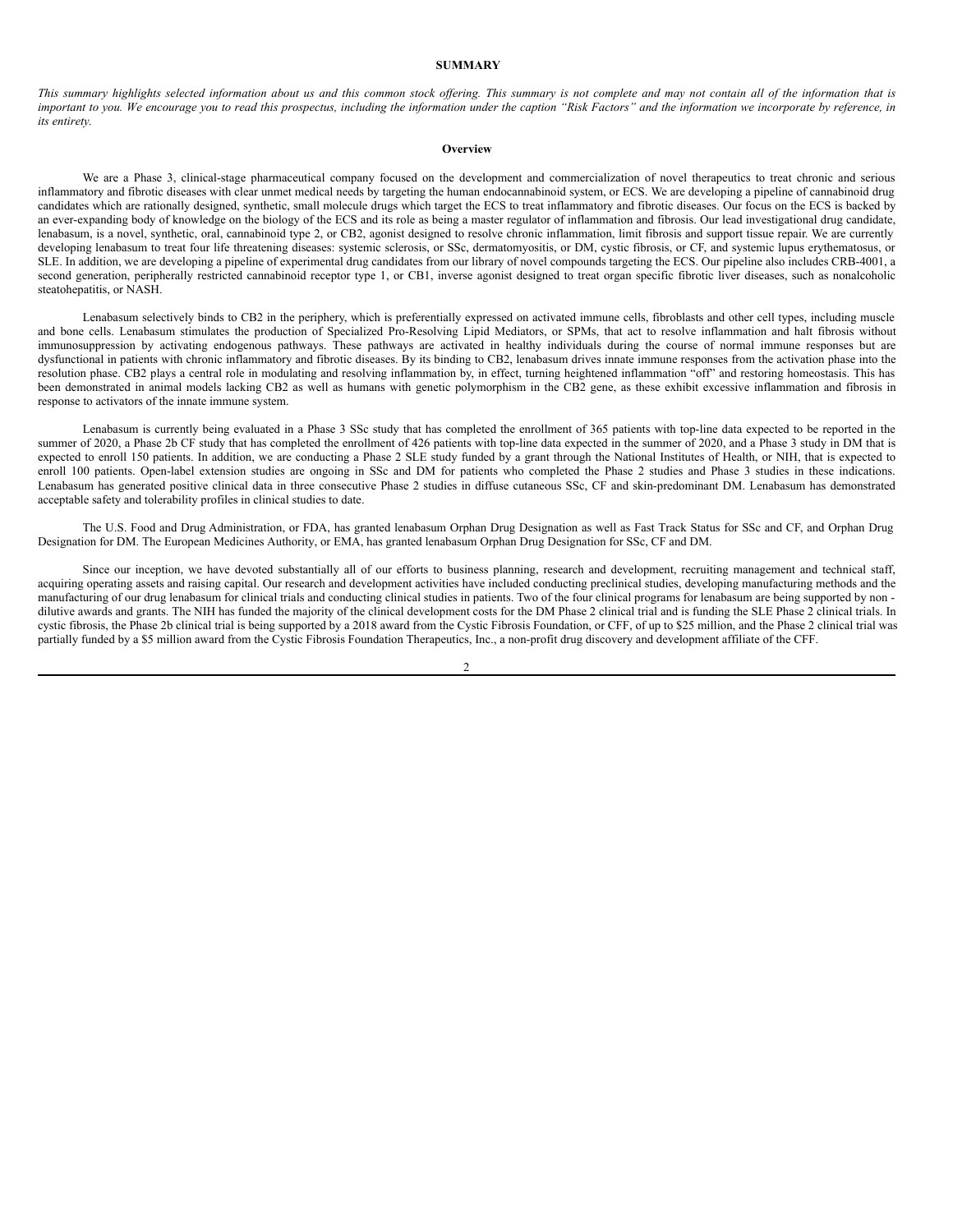In September 2018, we acquired an exclusive worldwide license to develop, manufacture and market drug candidates from more than 600 compounds, targeting the endocannabinoid system from Jenrin Discovery LLC, or Jenrin. The pipeline includes CRB-4001, our peripherally-restricted, CB1 inverse agonist targeting liver, lung, heart and kidney fibrotic diseases. The current patent portfolio for CRB-4001 includes multiple issued patents and pending patent applications. CRB-4001 was developed in collaboration with and with financial support from the NIH. CRB-4001 was specifically designed to eliminate blood-brain barrier penetration and brain CB1 receptor occupancy that mediate the neuropsychiatric issues associated with first-generation CB1 inverse agonists such as rimonabant. Potential indications for CRB-4001 include NASH, primary biliary cholangitis, idiopathic pulmonary fibrosis, radiation-induced pulmonary fibrosis, myocardial fibrosis after myocardial infarction, and acute interstitial nephritis, among others.

On January 3, 2019, we entered into a strategic collaboration with Kaken Pharmaceutical Co., Ltd., or Kaken, for the development and commercialization in Japan of our investigational drug lenabasum for the treatment of SSc and DM, two rare and serious autoimmune diseases. Under the terms of the agreement, Kaken received an exclusive license to commercialize and market lenabasum in Japan for SSc and DM. In March 2019, Kaken made an upfront payment to us of \$27 million. We will be eligible to receive up to an additional \$173 million upon achievement of certain regulatory, development and sales milestones as well as double-digit royalties.

### **Corporate Information**

Our principal executive offices are located at 500 River Ridge Drive, Norwood, Massachusetts 02062, and our telephone number is (617) 963-0100. Our website address is www.corbuspharma.com. We have included our website address as an inactive textual reference only and our website and the information contained on, or that can be accessed through, our website will not be deemed to be incorporated by reference in, and are not considered part of, this prospectus. You should not rely on our website or any such information in making your decision whether to purchase our securities.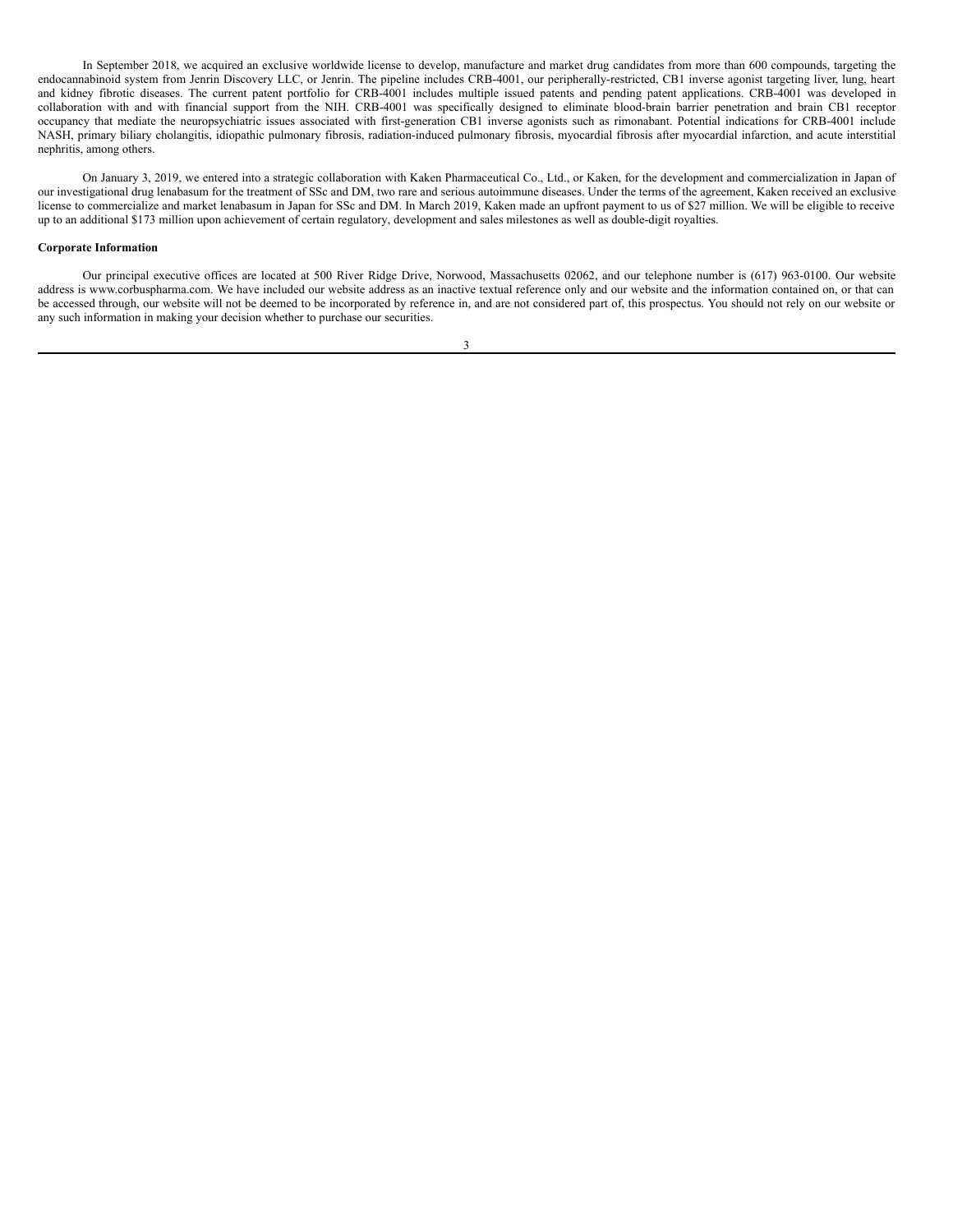## <span id="page-5-0"></span>**THE OFFERING**

| Common stock offered by us                            | Shares of our common stock having an aggregate offering price of up to \$75,000,000 million.                                                                                                                                                                                                                                                                                                                                                                                                                                                                                                                |
|-------------------------------------------------------|-------------------------------------------------------------------------------------------------------------------------------------------------------------------------------------------------------------------------------------------------------------------------------------------------------------------------------------------------------------------------------------------------------------------------------------------------------------------------------------------------------------------------------------------------------------------------------------------------------------|
| Common stock to be outstanding after<br>this offering | Up to 85,180,804 shares of common stock, assuming sales of 12,690,355 shares in this offering at a public offering price of \$5.91 per<br>share, which was the closing price of our common stock on the Nasdaq Global Market, or Nasdaq, on April 23, 2020. The actual<br>number of shares issued will vary depending on the sales price under this offering.                                                                                                                                                                                                                                               |
| <b>Manner of offering</b>                             | "At the market" offering that may be made from time to time through our sales agent, Jefferies LLC. See "Plan of Distribution"<br>beginning on page 14 of this prospectus.                                                                                                                                                                                                                                                                                                                                                                                                                                  |
| <b>Use of Proceeds</b>                                | We currently intend to use the net proceeds from this offering to fund our continued development of lenabasum, CRB-4001 and our<br>other preclinical compounds as well as for general corporate purposes, which may include funding preclinical studies and clinical trials,<br>manufacturing lenabasum and CRB-4001 for clinical trials and, if approved, commercial launch, and acquisitions or investments in<br>businesses, products or technologies that are complementary, and to increase our working capital and fund capital expenditures. See<br>"Use of Proceeds" on page 10 of this prospectus. |
| <b>Risk Factors</b>                                   | Investing in our common stock involves a high degree of risk. See "Risk Factors" beginning on page 5 of this prospectus and under<br>similar headings in the other documents that are filed after the date hereof and incorporated by reference in this prospectus for a<br>discussion of factors to consider before deciding to purchase shares of our common stock.                                                                                                                                                                                                                                       |
| Nasdaq Global Market symbol                           | "CRBP"                                                                                                                                                                                                                                                                                                                                                                                                                                                                                                                                                                                                      |

The number of shares of common stock to be outstanding after this offering is based on 72,490,449 shares of common stock outstanding on April 23, 2020 and excludes:

- 16,313,506 shares of common stock issuable upon the exercise of outstanding options at a weighted average exercise price of \$5.09 per share, of which 8,699,682 options were vested as of March 31, 2020;
- 1,000,000 shares of common stock issuable upon the exercise of outstanding warrants at a weighted average exercise price of \$13.20 per share, of which 500,000 warrants were exercisable as of March 31, 2020; and
- 5,621,910 shares of our common stock available for future issuance under our 2014 Equity Compensation Plan as of March 31, 2020.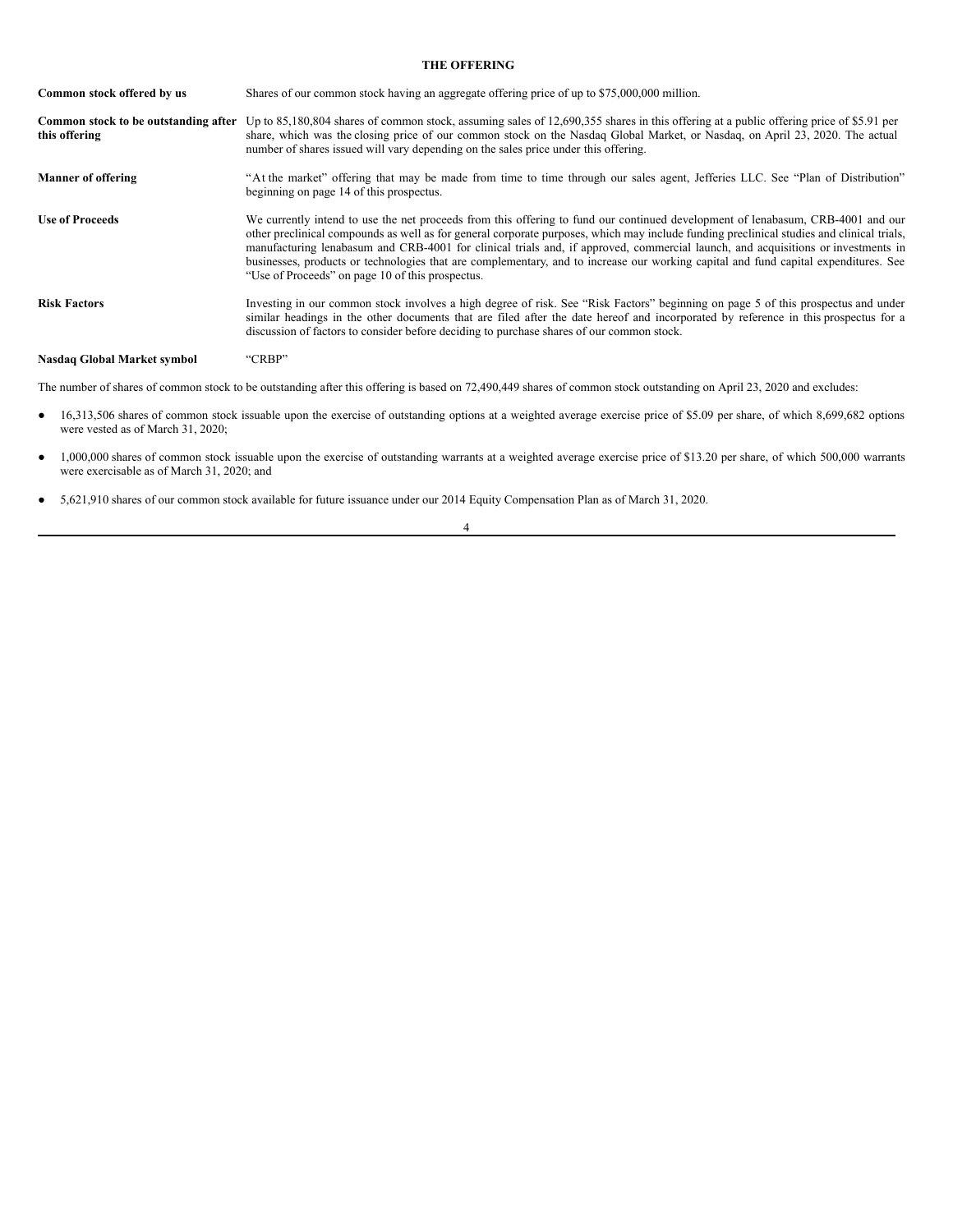#### <span id="page-6-0"></span>**RISK FACTORS**

An investment in our shares of common stock involves a high degree of risk. Prior to making a decision about investing in our shares of common stock, you should carefully consider the following risks, uncertainties and assumptions, as well as those discussed under Item 1A, "Risk Factors," in our Annual Report on Form 10-K for the fiscal year ended December 31, 2019, which is incorporated herein by reference and may be amended, supplemented or superseded from time to time by other reports we file with the SEC in the future, together with information in this prospectus and any other information incorporated by reference into this prospectus, including the risk factors set forth below. See the sections of this prospectus entitled "Additional Information" and "Incorporation of Certain Information by Reference." Additional risks and uncertainties not presently known to us, or that we currently see as immaterial, may also harm our business. If any of these risks occur, our business, financial condition and operating results could be harmed, the trading price of our common stock could decline and you could lose part or all of your investment.

This prospectus also contains forward-looking statements that involve risks and uncertainties. Our actual results could differ materially from those anticipated in these forward-looking statements as a result of certain factors, including the risks faced by us described below and elsewhere in this prospectus. See "Special Note Regarding *Forward-Looking Statements" for information relating to these forward-looking statements.*

#### **Risks Relating to Our Securities**

Our certificate of incorporation, as amended, designates the Court of Chancery of the State of Delaware as the sole and exclusive forum for certain types of actions and proceedings that may be initiated by our stockholders, which could limit our stockholders' ability to obtain a favorable judicial forum for disputes with us or our directors, *of icers or other employees.*

Our certificate of incorporation requires that, unless the Company consents in writing to the selection of an alternative forum, the Court of Chancery of the State of Delaware will, to the fullest extent permitted by law, be the sole and exclusive forum for each of the following:

- any derivative action or proceeding brought on behalf of the Company;
- any action asserting a claim for breach of any fiduciary duty owed by any director, officer or other employee of the Company to the Company or the Company's stockholders, creditors or other constituents;
- any action asserting a claim against the Company or any director or officer of the Company arising pursuant to, or a claim against the Company or any director or officer of the Company, with respect to the interpretation or application of any provision of, the DGCL, our certificate of incorporation or bylaws; or
- any action asserting a claim governed by the internal affairs doctrine;

provided, that, if and only if the Court of Chancery of the State of Delaware dismisses any of the foregoing actions for lack of subject matter jurisdiction, any such action or actions may be brought in another state court sitting in the State of Delaware.

The exclusive forum provision is limited to the extent permitted by law, and it will not apply to claims arising under the Exchange Act, the Securities Act or for any other federal securities laws which provide for exclusive federal jurisdiction.

Although we believe this provision benefits us by providing increased consistency in the application of Delaware law in the types of lawsuits to which it applies, this provision may limit or discourage a stockholder's ability to bring a claim in a judicial forum that it finds favorable for disputes with us or our directors, officers or other employees, which may discourage such lawsuits against us and our directors, officers and other employees. Alternatively, if a court were to find the choice of forum provision contained in our certificate of incorporation to be inapplicable or unenforceable in an action, we may incur additional costs associated with resolving such action in other jurisdictions, which could adversely affect our business and financial condition.

#### **Risks Relating to the Offering**

# You may experience immediate and substantial dilution in the book value per share of the common stock you purchase.

Because the price per share of our common stock being offered may be higher than the book value per share of our common stock, you may suffer substantial dilution in the net tangible book value of the common stock you purchase in this offering. See the section entitled "Dilution" below for a more detailed discussion of the dilution you will incur if you purchase common stock in this offering. In addition, we have a significant number of options and restricted stock outstanding. If the holders of these securities exercise them or become vested in them, as applicable, you may incur further dilution.

## Sales of a significant number of shares of our common stock in the public markets, or the perception that such sales could occur, could depress the market price of our *common stock.*

Sales of a substantial number of shares of our common stock in the public markets, or the perception that such sales could occur, could depress the market price of our common stock and impair our ability to raise capital through the sale of additional equity securities. We have agreed, without the prior written consent of Jefferies LLC and subject to certain exceptions set forth in the sale agreement, not to sell or otherwise dispose of any common stock or securities convertible into or exchangeable for shares of common stock, warrants or any rights to purchase or acquire common stock during the period beginning on the third trading day immediately prior to the delivery of any placement notice delivered by us to Jefferies LLC and ending on the third trading day immediately following the final settlement date with respect to the shares sold pursuant to such notice. We have further agreed, subject to certain exceptions set forth in the sale agreement, not to sell or otherwise dispose of any common stock or securities convertible into or exchangeable for shares of common stock, warrants or any rights to purchase or acquire common stock in any other "at-the-market" or continuous equity transaction prior to the termination of the sale agreement with Jefferies LLC. It is possible that we could issue and sell additional shares of our common stock in the public markets. We cannot predict the effect that future sales of our common stock would have on the market price of our common stock.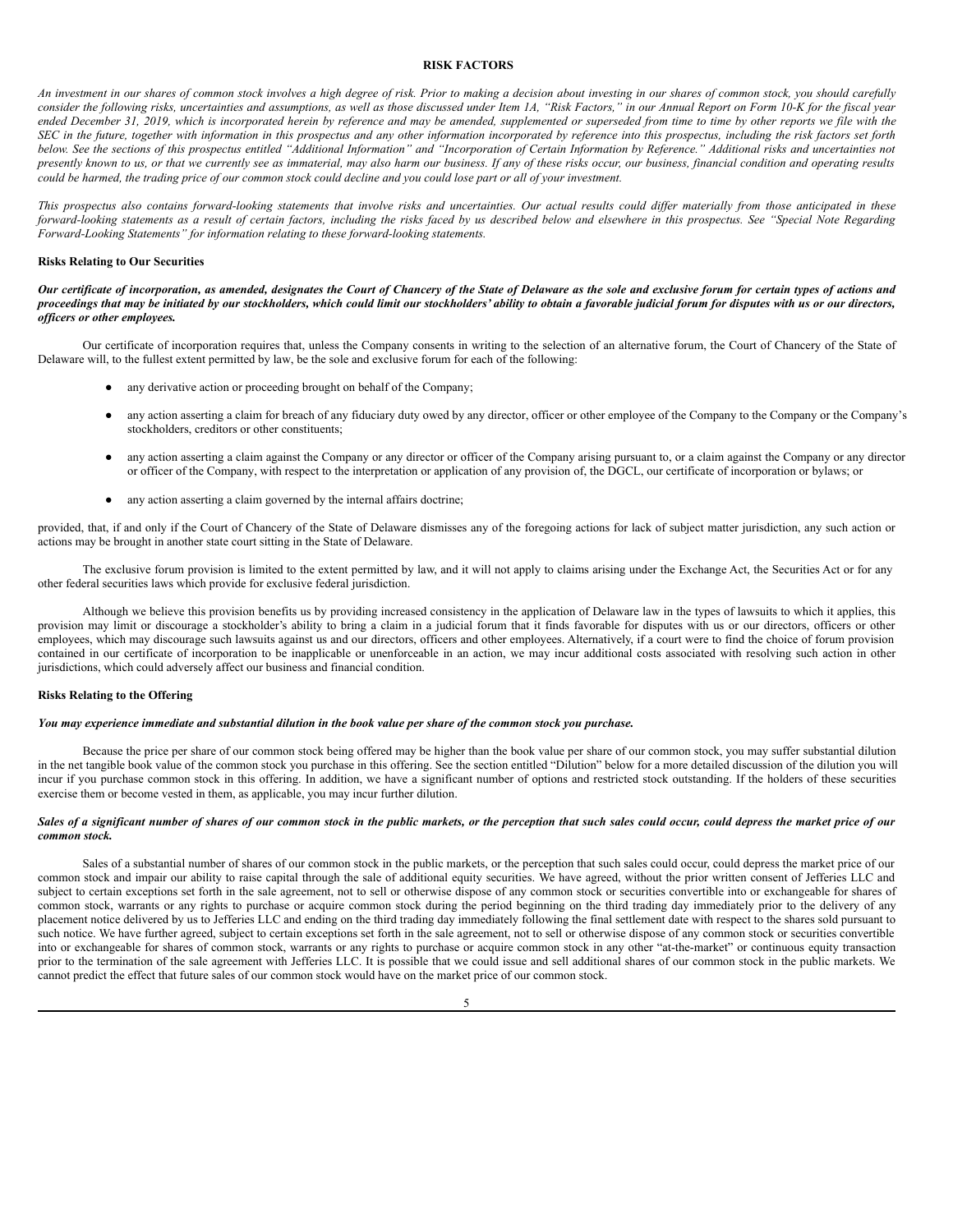#### *Our share price has been and could remain volatile.*

The market price of our common stock has historically experienced and may continue to experience significant volatility. From January 2017 through April 23, 2020, the market price of our common stock has fluctuated from a high of \$10.50 per share in the first quarter of 2017, to a low of \$3.29 per share in the first quarter of 2020. Our progress in developing and commercializing our products, the impact of government regulations on our products and industry, the potential sale of a large volume of our common stock by stockholders, our quarterly operating results, changes in general conditions in the economy or the financial markets and other developments affecting us or our competitors could cause the market price of our common stock to fluctuate substantially with significant market losses. If our stockholders sell a substantial number of shares of common stock, especially if those sales are made during a short period of time, those sales could adversely affect the market price of our common stock and could impair our ability to raise capital. In addition, in recent years, the stock market has experienced significant price and volume fluctuations. This volatility has affected the market prices of securities issued by many companies for reasons unrelated to their operating performance and may adversely affect the price of our common stock. In addition, we could be subject to a securities class action litigation as a result of volatility in the price of our stock, which could result in substantial costs and diversion of management's attention and resources and could harm our stock price, business, prospects, results of operations and financial condition.

## Our management team may invest or spend the proceeds of this offering in ways with which you may not agree or in ways which may not yield a significant return.

Our management will have broad discretion over the use of proceeds from this offering. The net proceeds from this offering will be used to fund our continued development of lenabasum, CRB-4001 and our other preclinical compounds as well as for general corporate purposes, which may include funding preclinical studies and clinical trials, manufacturing lenabasum and CRB-4001 for clinical trials and, if approved, commercial launch, and acquisitions or investments in businesses, products or technologies that are complementary, and to increase our working capital and fund capital expenditures. We may also use a portion of the net proceeds to in-license, acquire or invest in complementary businesses or products; however, we have no current commitments or obligations to do so.

Our management will have considerable discretion in the application of the net proceeds from this offering, and you will not have the opportunity, as part of your investment decision, to assess whether the proceeds are being used appropriately. The net proceeds may be used for corporate purposes that do not increase our operating results or enhance the value of our common stock. Pending their use, we may invest the net proceeds from this offering in short-term, investment-grade, interest-bearing securities. These investments may not yield a favorable return to our stockholders. If we do not invest or apply the net proceeds from this offering in ways that enhance stockholder value, we may fail to achieve expected financial results, which could cause our stock price to decline.

#### *Future sales of shares by existing stockholders could cause our stock price to decline.*

Sales of a substantial number of shares of our common stock in the public market could occur at any time. These sales, or the perception in the market that the holders of a large number of shares of common stock intend to sell shares, could reduce the market price of our common stock.

As of December 31, 2019, we had outstanding options to purchase an aggregate of 13,245,366 shares of our common stock at a weighted average exercise price of \$5.19 per share and warrants to purchase an aggregate of 1,000,000 shares of our common stock at a weighted average exercise price of \$13.20 per share. The exercise of such outstanding options and warrants will result in further dilution of your investment. If our existing stockholders sell substantial amounts of our common stock in the public market, or if the public perceives that such sales could occur, this could have an adverse impact on the market price of our common stock, even if there is no relationship between such sales and the performance of our business.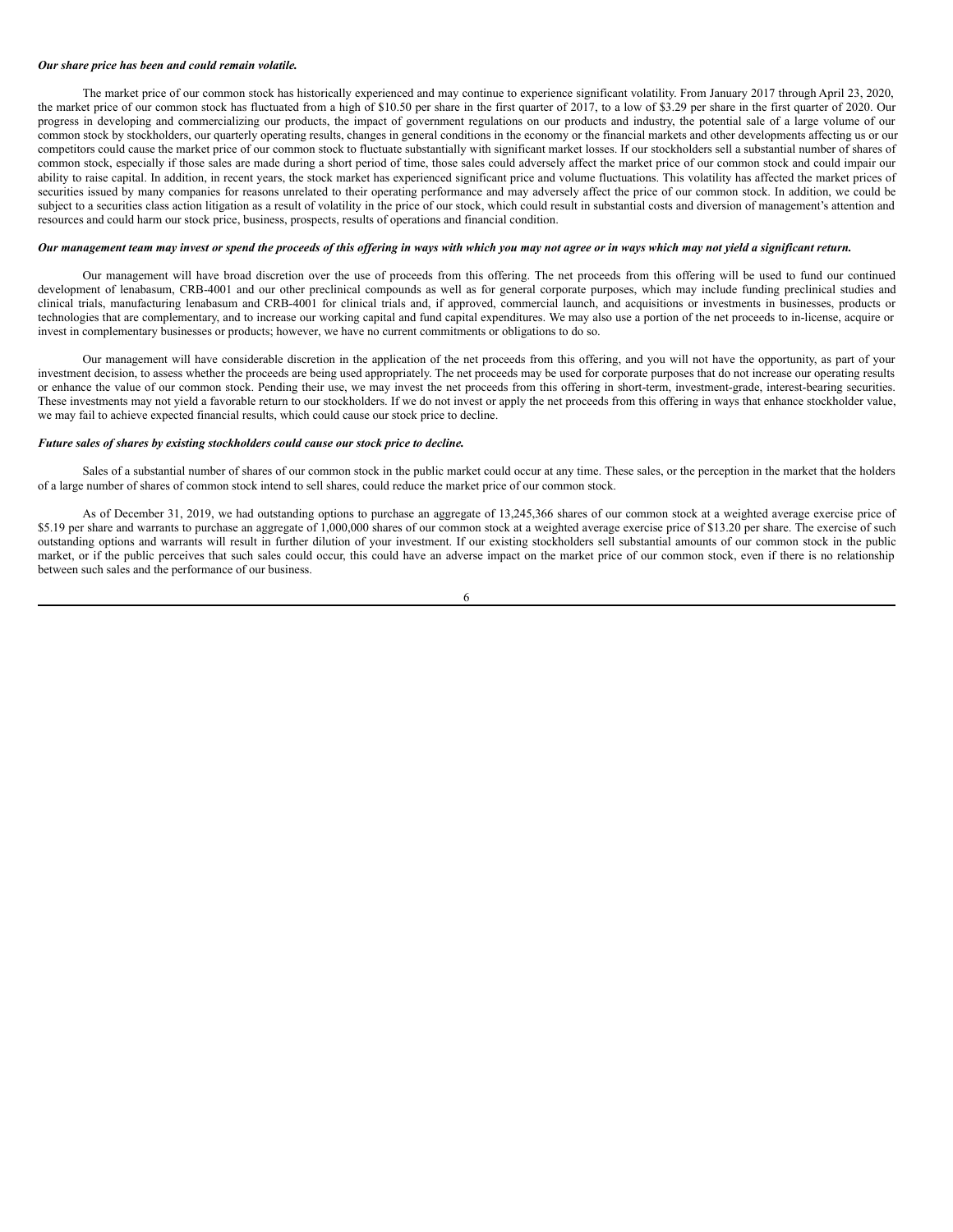#### **Risks Related to COVID-19**

## The coronavirus COVID-19 pandemic or the widespread outbreak of any other communicable disease could materially and adversely affect our business, financial *condition and results of operations.*

We face risks related to health epidemics or outbreaks of communicable diseases, for example, the recent outbreak around the world of the highly transmissible and pathogenic coronavirus COVID-19. The outbreak of such communicable diseases could result in a widespread health crisis that could adversely affect general commercial activity and the economies and financial markets of many countries.

In December 2019, a novel strain of coronavirus, COVID-19, was reported to have surfaced in Wuhan, China and on March 11, 2020 was declared a pandemic by the World Health Organization. The extent to which COVID-19 may impact our preclinical and clinical trial operations will depend on future developments, which are highly uncertain and cannot be predicted with confidence, such as the duration and geographic reach of the outbreak, the severity of COVID-19, and the effectiveness of actions to contain and treat COVID-19.

To date, many countries around the world have imposed quarantines and restrictions on travel and mass gatherings to slow the spread of COVID-19 and have closed non-essential businesses. As local jurisdictions continue to put restrictions in place, our ability to continue to operate our business may also be limited. Such events may result in a period of business, supply and drug product manufacturing disruption, and in reduced operations, any of which could materially affect our business, financial condition and results of operations.

Some of our business partners and manufacturing operations are in China and Italy, each of which have reported large and sustained numbers of patient cases and deaths. We have significant manufacturing operations in these countries, including production of our commercial and clinical active pharmaceutical ingredient. Although we have not experienced any material disruptions to these manufacturing operations or any material delays in shipping our commercial and clinical active pharmaceutical ingredient to our clinical trial sites to date, the continued impact resulting from the COVID-19 outbreak in these areas or in other areas where we have operations, or if the COVID-19 outbreak in these areas were to increase in severity, or the perception that such an outbreak could occur, and the measures taken by the governments of countries affected could adversely affect our business, financial condition or results of operations by limiting our ability to manufacture or ship materials within or outside China or Italy or forcing temporary closure of facilities that we rely upon.

The spread of COVID-19, which has caused a broad impact globally, may materially affect us economically. While the potential economic impact brought by, and the duration of, COVID-19 may be difficult to assess or predict, a widespread pandemic could result in significant disruption of global financial markets, reducing our ability to access capital, which could in the future negatively affect our liquidity. In addition, a recession or market correction resulting from the spread of COVID-19 could materially affect our business and the value of our common shares.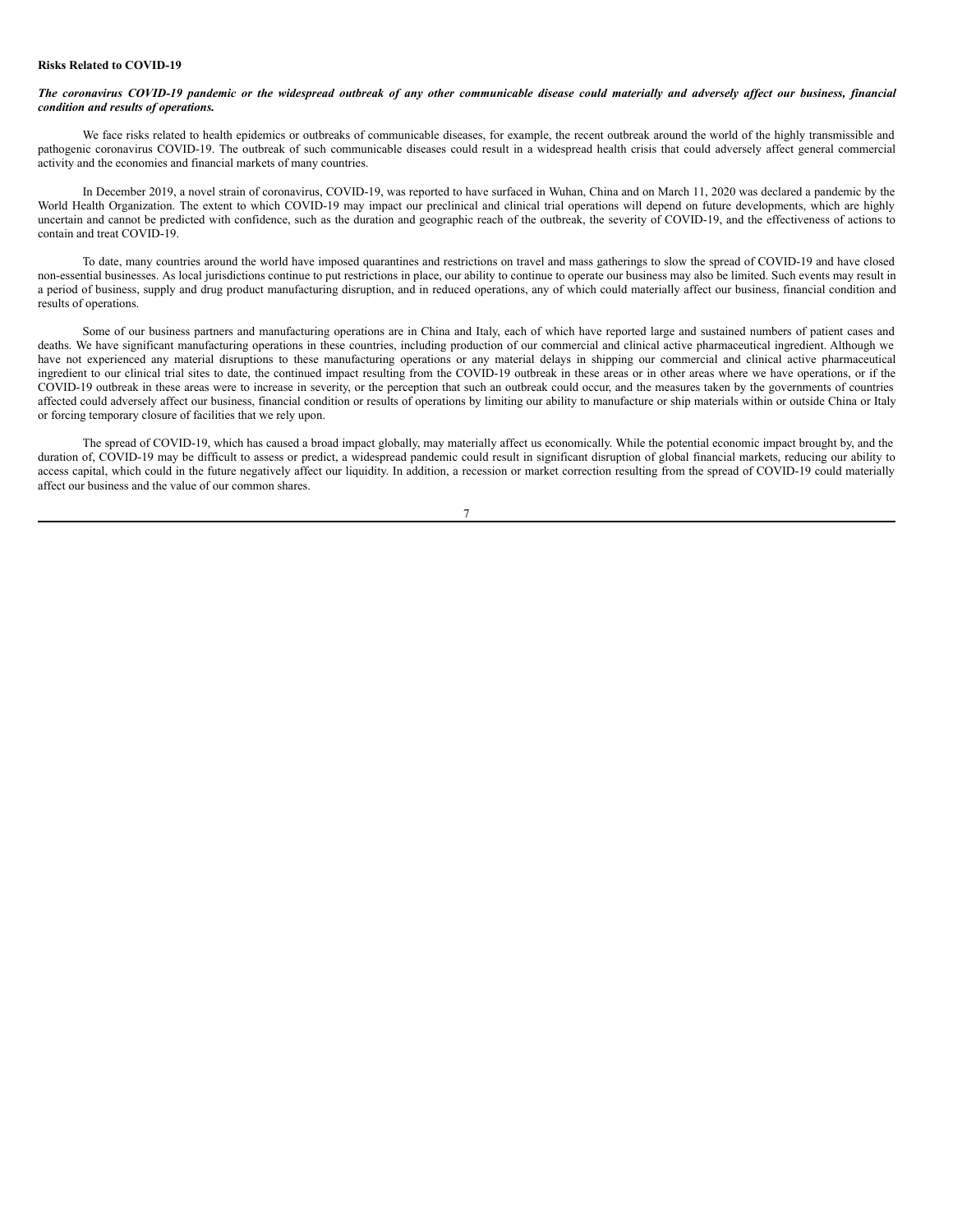We are currently conducting our clinical trials in multiple countries where there has been a COVID-19 outbreak, and enrollment in our Phase 3 DETERMINE study in DM is ongoing. The continued spread of COVID-19 globally, and the resulting travel restrictions in place by governments to help stop the spread of COVID-19, could adversely impact our clinical trial operations, including the ability of our patients, principal investigators and site staff to travel to our clinical trial sites, and our ability to recruit and retain patients and principal investigators and site staff who, as healthcare providers, may have heightened exposure to COVID-19 if an outbreak occurs in their geography. To date, one of the sites in our Phase 3 SSc trial has withdrawn from open-label study participation because of COVID-19. We cannot predict whether other clinical testing sites will withdraw from participation in any of our studies temporarily or permanently. In addition, if the patients enrolled in our clinical trials become infected with COVID-19, we may have more adverse events and deaths in our clinical trials as a result. We may also face difficulties enrolling patients in our clinical trials if the patient populations that are eligible for our clinical trials are impacted by the coronavirus disease. Vulnerable patients, including patients with autoimmune disorders like the patients enrolled in our clinical trials, may be at a higher risk of contracting COVID-19 and may experience more severe symptoms from the disease, adversely affecting our chances for regulatory approval or requiring further clinical studies.

The COVID-19 outbreak may also affect the ability of our staff and the parties we work with to carry out our non-clinical, clinical, and drug manufacturing activities. We rely on clinical sites, investigators and other study staff, consultants, independent contractors, contract research organizations and other third-party service providers to assist us in managing, monitoring and otherwise carrying out our nonclinical studies and clinical trials. We also rely on consultants, independent contractors, contract manufacturing organizations, and other third-party service providers to assist us in managing, monitoring and otherwise carrying out our API production, formulation, and drug manufacturing activities. COVID-19 may affect the ability of any of these external people, organizations, or companies to devote sufficient time and resources to our programs or to travel to perform work for us.

Potential negative impacts of the COVID-19 outbreak on the conduct of current or future clinical studies include delays in gaining feedback from regulatory agencies, starting new clinical studies, and recruiting subjects to studies that are enrolling. Although we have implemented remote data monitoring procedures for our clinical trials, the potential negative impacts also include inability to have study visits at study sites, incomplete collection of safety and efficacy data, and higher rates of drop-out of subjects from ongoing studies, delays in site entry of study data into the data base, delayed monitoring of study data because of restricted physical access to study sites, delays in site responses to queries, delays in data-base lock, delays in data analyses, delays in time to top-line data, and delays in completing study reports. New or worsening COVID-19 disruptions or restrictions could have the potential to further negatively impact our non-clinical studies, clinical trials, and drug manufacturing activities.

As a result of the factors described above, the expected timeline for data readouts of our drug manufacturing activities, non-clinical studies, clinical trials, and certain regulatory filings may be negatively impacted, which would adversely affect our ability to obtain regulatory approval for and to commercialize our product candidates, increase our operating expenses and have a material adverse effect on our financial results.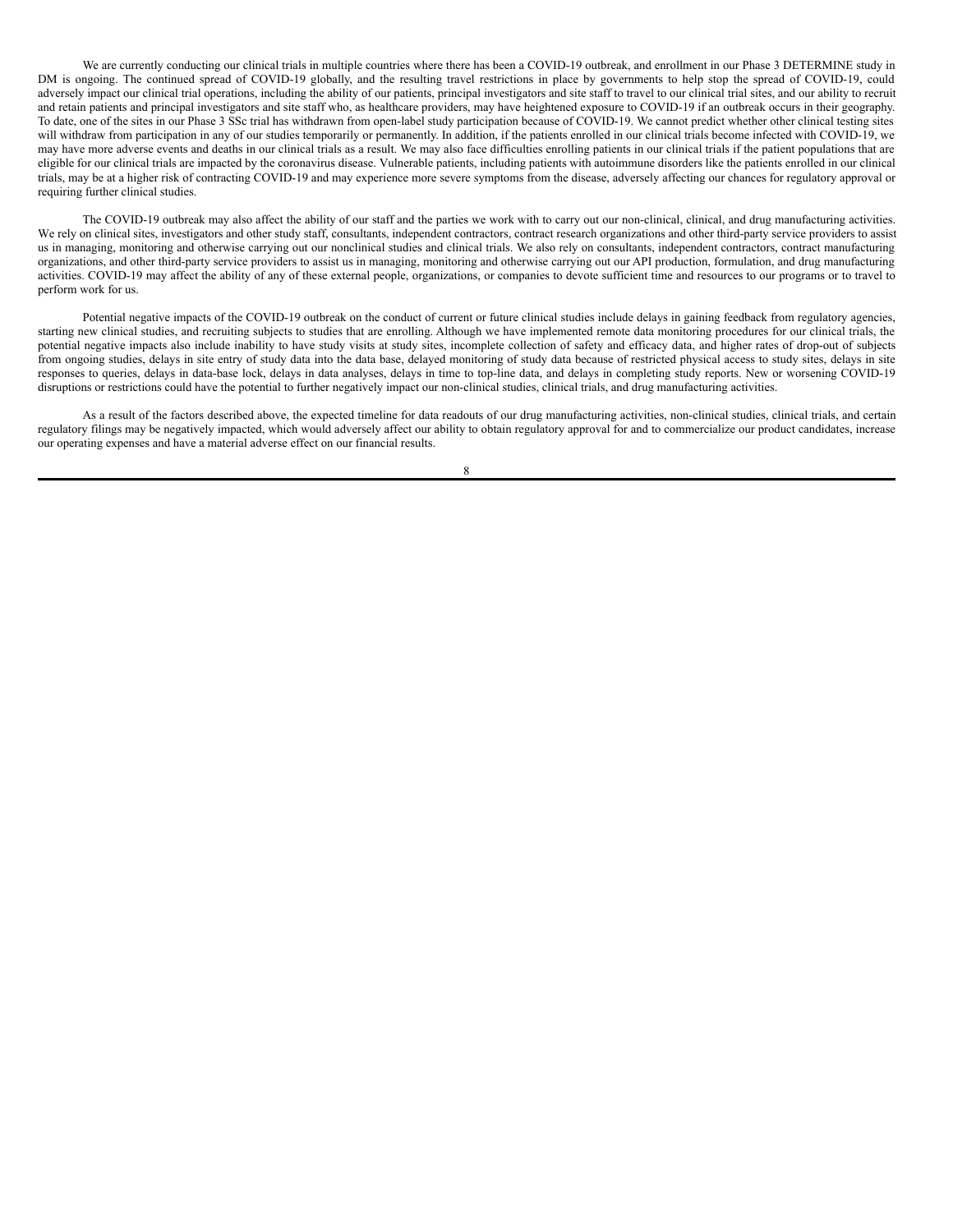#### <span id="page-10-0"></span>**SPECIAL NOTE REGARDING FORWARD-LOOKING STATEMENTS**

This prospectus and the information incorporated herein by reference contain forward-looking statements within the meaning of the federal securities laws, which statements involve substantial risks and uncertainties. All statements, other than statements of historical facts, included or incorporated by reference in this prospectus regarding our strategy, future events, future operations, future financial position, future revenue, projected costs, prospects, plans, objectives of management and expected market growth are forward-looking statements. The words "anticipate," "believe," "estimate," "expect," "intend," "may," "plan," "predict," "project," "would" and similar expressions are intended to identify forward-looking statements, although not all forward-looking statements contain these identifying words. These forward-looking statements include, among other things, statements about:

- our lack of operating history and history of operating losses;
- our anticipated timing for clinical development, regulatory submissions, commencement and completion of clinical trials and product approvals;
- the results of our clinical trials, including the possibility of unfavorable clinical trial results or that results from our clinical trials will differ from results in past clinical trials;
- actual or anticipated variations in our operating results;
- our cash position;
- market conditions in our industry;
- our ability to complete required clinical trials of our product candidates and obtain approval from the FDA or other regulatory agencies in different jurisdictions;
- the potential impact of the recent COVID-19 pandemic, including sustained social distancing efforts, on our operations, including our clinical development plans and timelines;
- our ability to maintain or protect the validity of our patents and other intellectual property;
- our ability to retain key personnel;
- our ability to internally develop new inventions and intellectual property;
- interpretations of current laws and the passages of future laws;
- acceptance of our business model by investors;
- the accuracy of our estimates regarding expenses and capital requirements;
- our ability to adequately support growth;
- our expectations related to the use of proceeds from this offering and prior offerings and other financing activities; and
- our estimates regarding expenses, future revenue, capital requirements and ability to satisfy our capital needs.

Forward-looking statements may also concern our expectations relating to our subsidiaries. We caution you that the foregoing list may not contain all of the forward-looking statements made in this prospectus and the information incorporated herein.

We may not actually achieve the plans, intentions or expectations disclosed in our forward-looking statements, and you should not place undue reliance on our forward-looking statements. Actual results or events could differ materially from the plans, intentions and expectations disclosed in the forward-looking statements we make. We have included important factors in the cautionary statements included in this prospectus and the information incorporated herein, particularly in "Risk Factors," that could cause actual results or events to differ materially from the forward-looking statements that we make. Our forward-looking statements do not reflect the potential impact of any future acquisitions, mergers, dispositions, joint ventures or investments that we may make.

You should read this prospectus, the documents that we incorporate by reference into this prospectus, including our Annual Report on Form 10-K for the year ended December 31, 2019, and the documents that we have filed as exhibits to our filings with the SEC completely and with the understanding that our actual future results may be materially different from what we expect. We do not assume any obligation to update any forward-looking statements, whether as a result of new information, future events or otherwise, except as required by law.

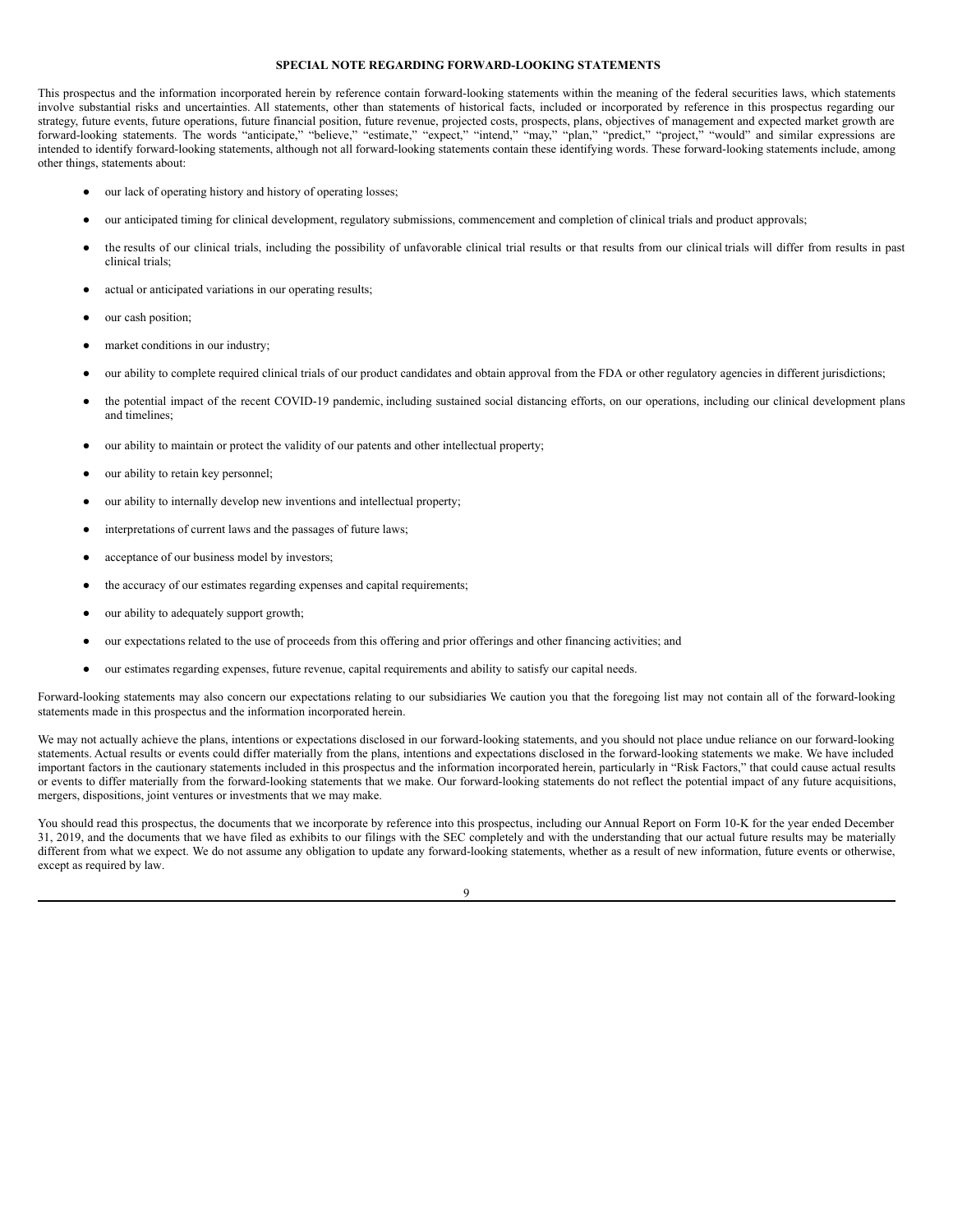## <span id="page-11-0"></span>**USE OF PROCEEDS**

The amount of proceeds from this offering will depend upon the number of shares of our common stock sold and the market price at which they are sold. There can be no assurance that we will be able to sell any shares under or fully utilize the sale agreement with Jefferies LLC as a source of financing. We currently intend to use the net proceeds from this offering to fund our continued development of lenabasum, CRB-4001 and our other preclinical compounds as well as for general corporate purposes, which may include funding preclinical studies and clinical trials, manufacturing lenabasum and CRB-4001 for clinical trials and, if approved, commercial launch, and acquisitions or investments in businesses, products or technologies that are complementary, and to increase our working capital and fund capital expenditures. We have not determined the amount of net proceeds to be used specifically for such purposes and, as a result, management will retain broad discretion over the allocation of net proceeds. The occurrence of unforeseen events or changed business conditions could result in the application of the net proceeds from this offering in a manner other than as described in this prospectus. Pending their uses, we intend to invest the net proceeds of this offering in interest-bearing bank accounts or in short-term, interest-bearing, investment-grade securities.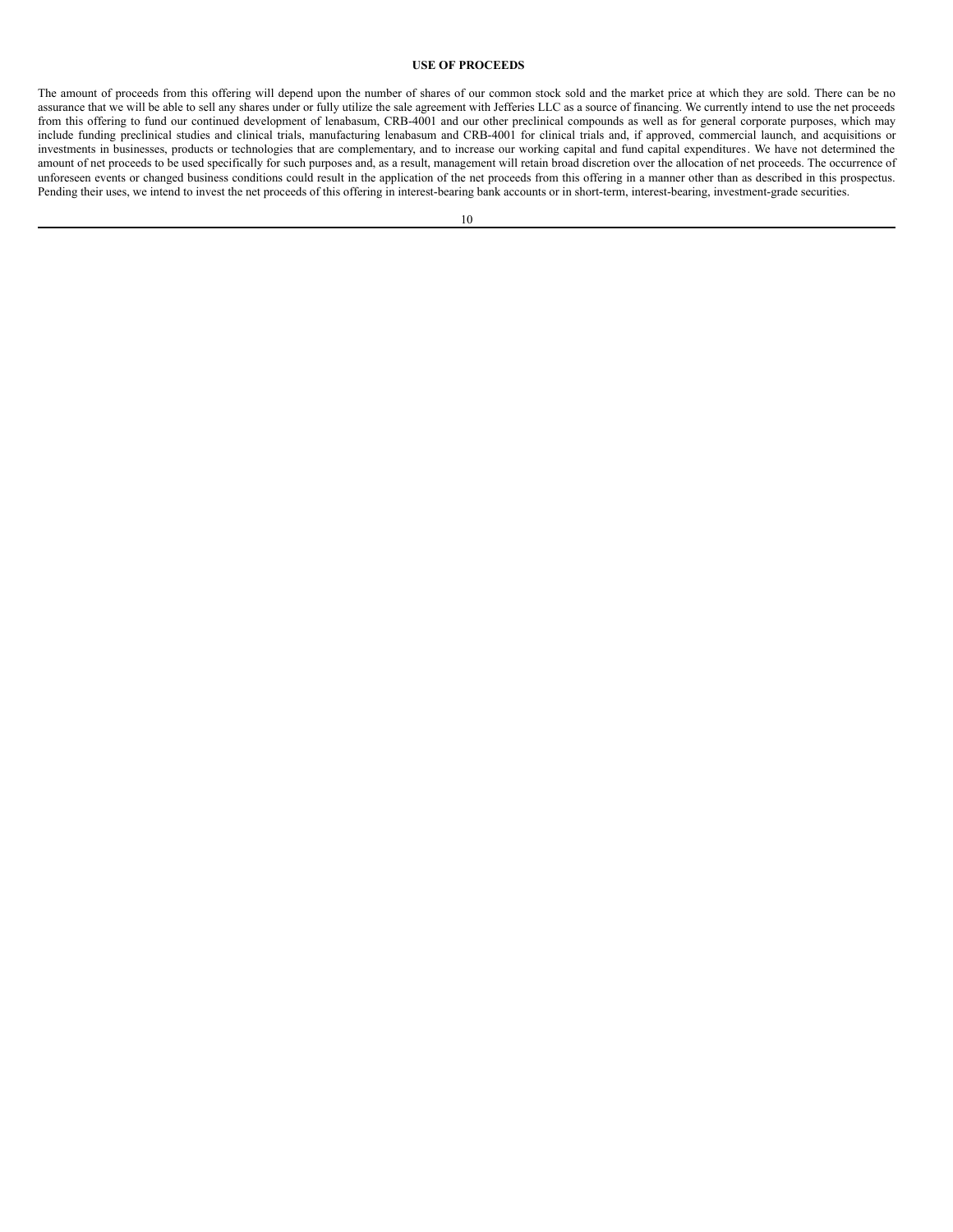## <span id="page-12-0"></span>**DILUTION**

If you invest in our common stock in this offering, your ownership interest will be diluted to the extent of the difference between the price per share you pay in this offering and our pro forma net tangible book value per share after this offering. We calculate net tangible book value per share by dividing our net tangible book value, which is tangible assets less total liabilities, by the number of outstanding shares of our common stock.

Our net tangible book value as of December 31, 2019 was approximately \$6.2 million, or \$0.10 per share. Net tangible book value per share after this offering gives effect to the sale of \$75 million of common stock in this offering at an assumed offering price of \$5.91 per share, which was the closing price of our common stock as reported on Nasdaq on April 23, 2020, after deducting offering commissions and estimated expenses payable by us. Our net tangible book value as of December 31, 2019, after giving effect to this offering as described above, would have been approximately \$78.8 million, or \$1.02 per share of common stock. This represents an immediate increase in net tangible book value of \$0.92 per share to existing stockholders and an immediate dilution of \$4.89 per share to new investors purchasing our common stock in this offering. The following table illustrates the per share dilution:

| Assumed offering price per share                                                                   |      | 5.91 |
|----------------------------------------------------------------------------------------------------|------|------|
| Net tangible book value per share as of December 31, 2019                                          | 0.10 |      |
| Increase in net tangible book value per share attributable to new investors                        | 0.92 |      |
|                                                                                                    |      |      |
| As adjusted net tangible book value per share as of December 31, 2019, after giving effect to this |      |      |
| offering                                                                                           |      | 1.02 |
|                                                                                                    |      |      |
| Dilution per share to new investors in this offering                                               |      | 4.89 |

The above discussion and table are based on 64,672,893 shares of our common stock outstanding as of December 31, 2019 and excludes, as of that date:

- 13,245,366 shares of common stock issuable upon the exercise of outstanding options at a weighted average exercise price of \$5.19 per share, of which 7,836,094 options were vested as of December 31, 2019;
- 1,000,000 shares of common stock issuable upon the exercise of outstanding warrants at a weighted average exercise price of \$13.20 per share, of which 500,000 warrants were exercisable as of December 31, 2019; and
- 4,313,836 shares of our common stock available for future issuance under our 2014 Equity Compensation Plan as of December 31, 2019. In accordance with the terms of our 2014 Equity Compensation Plan, effective as of January 1, 2020, the number of shares of common stock available for issuance under the 2014 Equity Compensation Plan increased by 4,527,103 shares, which was seven percent (7%) of the outstanding shares of common stock on December 31, 2019. As of January 1, 2020, 8,540,939 shares of our common stock were available for future issuance under our 2014 Equity Compensation Plan.

To the extent that options or warrants are exercised, new options are issued under our 2014 Equity Compensation Plan, or we issue additional shares of common stock in the future, there may be further dilution to investors participating in this offering. In addition, we may choose to raise additional capital because of market conditions or strategic considerations, even if we believe that we have sufficient funds for our current or future operating plans. If we raise additional capital through the sale of equity or convertible debt securities, the issuance of these securities could result in further dilution to our stockholders.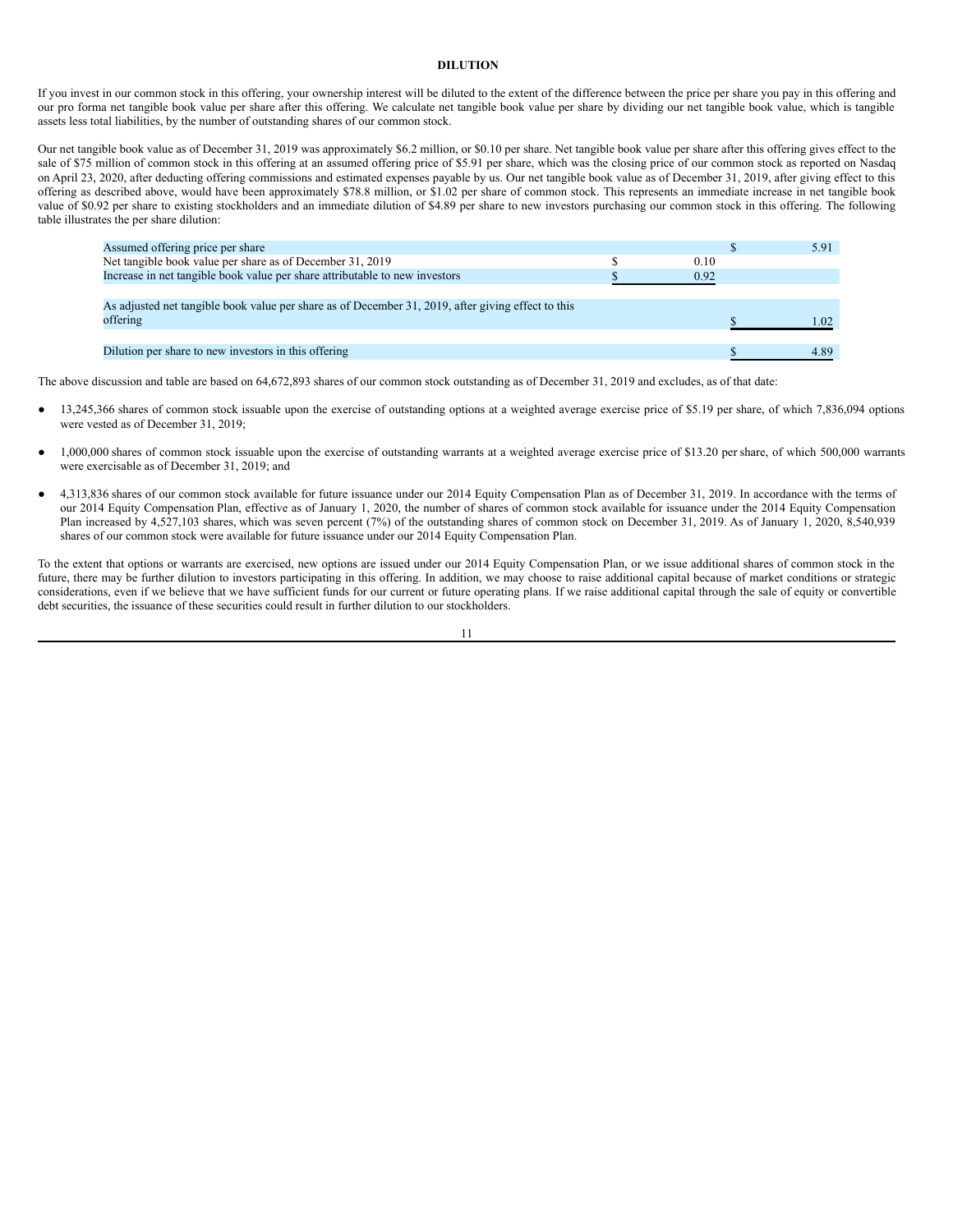#### **General**

Our authorized capital stock consists of:

- <span id="page-13-0"></span>● 150,000,000 shares of common stock, par value \$0.0001 per share; and
- 10,000,000 shares of preferred stock, par value \$0.0001 per share, of which, as of the date of this prospectus, none of which shares have been designated.

As of close of business on April 23, 2020, 72,490,449 shares of common stock were issued and outstanding and no shares of preferred stock were issued and outstanding.

The additional shares of our authorized capital stock available for issuance may be issued at times and under circumstances so as to have a dilutive effect on earnings per share and on the equity ownership of the holders of our common stock. The ability of our board of directors to issue additional shares of stock could enhance the board's ability to negotiate on behalf of the stockholders in a takeover situation but could also be used by the board to make a change of control more difficult, thereby denying stockholders the potential to sell their shares at a premium and entrenching current management. The following description is a summary of the material provisions of our capital stock. You should refer to our certificate of incorporation, as amended and bylaws, both of which are on file with the SEC as exhibits to previous SEC filings, for additional information. The summary below is qualified by provisions of applicable law.

## *Common Stock*

*Voting*. The holders of the common stock are entitled to one vote for each share held of record on all matters on which the holders are entitled to vote (or consent pursuant to written consent). Directors are elected by a plurality of the votes present in person or represented by proxy and entitled to vote.

*Dividends*. The holders of the common stock are entitled to receive, ratably, dividends only if, when and as declared by our board of directors out of funds legally available therefor and after provision is made for each class of capital stock having preference over the common stock.

*Liquidation Rights*. In the event of our liquidation, dissolution or winding-up, the holders of common stock are entitled to share, ratably, in all assets remaining available for distribution after payment of all liabilities and after provision is made for each class of capital stock having preference over the common stock.

*Conversion Right*. The holders of the common stock have no conversion rights.

*Preemptive and Similar Rights*. The holders of the common stock have no preemptive or similar rights.

*Redemption/Put Rights*. There are no redemption or sinking fund provisions applicable to the common stock. All of the outstanding shares of our common stock are fully-paid and nonassessable.

## **Transfer Agent and Registrar**

The transfer agent and registrar for our common stock is Continental Stock Transfer & Trust Company, LLC.

## **Preferred Stock**

We are authorized to issue up to 10,000,000 shares of preferred stock, all of which are undesignated. Our board of directors has the authority, within the limitations and restrictions prescribed by law and without stockholder approval, to provide by resolution for the issuance of shares of preferred stock, and to fix the rights, preferences, privileges and restrictions thereof, including dividend rights, conversion rights, voting rights, terms of redemption, liquidation preference and the number of shares constituting any series of the designation of such series, by delivering an appropriate certificate of amendment to our amended and restated certificate of incorporation to the Delaware Secretary of State pursuant to the Delaware General Corporation Law, or the DGCL. The issuance of preferred stock could have the effect of decreasing the market price of the common stock, impeding or delaying a possible takeover and adversely affecting the voting and other rights of the holders of our common stock.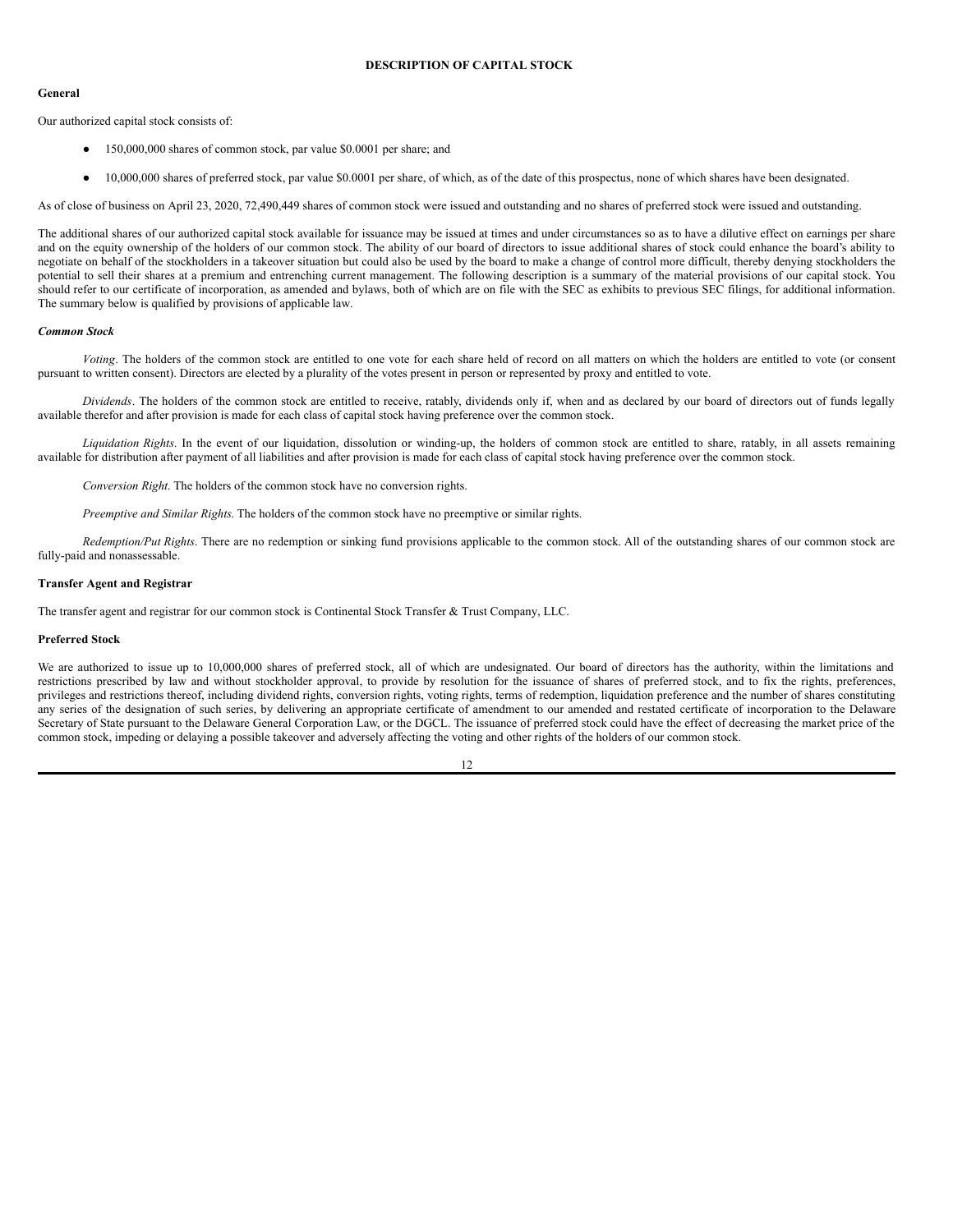## **Anti-takeover Effects of Delaware Law and our Certificate of Incorporation, as amended**

Our certificate of incorporation, as amended, and bylaws contain provisions that could have the effect of discouraging potential acquisition proposals or tender offers or delaying or preventing a change of control. These provisions are as follows:

- they provide that special meetings of stockholders may be called only by our board of directors acting pursuant to a resolution approved by the affirmative vote of a majority of the board of directors;
- they do not include a provision for cumulative voting in the election of directors. Under cumulative voting, a minority stockholder holding a sufficient number of shares may be able to ensure the election of one or more directors. The absence of cumulative voting may have the effect of limiting the ability of minority stockholders to effect changes to our board of directors; and
- they allow us to issue, without stockholder approval, up to 10,000,000 shares of preferred stock, with such designations, rights, and preferences as may be determined from time to time by our board of directors that could adversely affect the rights and powers of the holders of the common stock, including dividend, liquidation, conversion, voting, or other rights that could adversely affect the voting power or other rights of the holders of our common stock. The issuance of preferred stock could have the effect of restricting dividends on our common stock, diluting the voting power of our common stock, impairing the liquidation rights of our common stock, or delaying or preventing a change in control of our company, all without further action by our stockholders.

We are subject to the provisions of Section 203 of the DGCL, an anti-takeover law. In general, Section 203 prohibits a publicly held Delaware corporation from engaging in a "business combination" with an "interested stockholder" for a period of three years after the date of the transaction in which the person became an interested stockholder, unless the business combination is approved in the following prescribed manner:

- prior to the time of the transaction, the board of directors of the corporation approved either the business combination or the transaction which resulted in the stockholder becoming an interested stockholder;
- upon completion of the transaction that resulted in the stockholder becoming an interested stockholder, the stockholder owned at least 85% of the voting stock of the corporation outstanding at the time the transaction commenced, excluding for purposes of determining the number of shares outstanding (1) shares owned by persons who are directors and also officers and (2) shares owned by employee stock plans in which employee participants do not have the right to determine confidentially whether shares held subject to the plan will be tendered in a tender or exchange offer; and
- at or subsequent to the time of the transaction, the business combination is approved by the board and authorized at an annual or special meeting of stockholders, and not by written consent, by the affirmative vote of at least 66 2/3% of the outstanding voting stock which is not owned by the interested stockholder.

Generally, for purposes of Section 203, a "business combination" includes a merger, asset or stock sale, or other transaction resulting in a financial benefit to the interested stockholder. An "interested stockholder" is a person who, together with affiliates and associates, owns or, within three years prior to the determination of interested stockholder status, owned 15% or more of a corporation's outstanding voting securities.

# *Choice of Forum*

Unless the Company consents in writing to the selection of an alternative forum, the Court of Chancery of the State of Delaware shall be the sole and exclusive forum for any stockholder to bring (i) any derivative action or proceeding brought on behalf of the Company, (ii) any action asserting a claim of breach of fiduciary duty owed by any director, officer or other employee of the Company or the Company's stockholders, creditors or constituents, (iii) any action asserting a claim against the Company or any director or officer of the Company arising pursuant to, or a claim against the Company or any director or officer of the Company, with respect to the interpretation or application of any provision of, the DGCL, our certificate of incorporation or bylaws, or (iv) any action asserting a claim governed by the internal affairs doctrine, except for, in each of the aforementioned actions, any claims to which the Court of Chancery of the State of Delaware determines it lacks jurisdiction. This provision will not apply to claims arising under the Exchange Act, the Securities Act or for any other federal securities laws which provide for exclusive federal jurisdiction. Although the exclusive forum provision in our certificate of incorporation, as amended, does not apply to claims arising under the Securities Act, our board of directors has the power to amend our bylaws and we may in the future adopt a federal forum selection provision that would apply to claims arising under the Securities Act or other claims if and to the extent permissible under Delaware law.

#### *Stockholder Action by Written Consent*

Our certificate of incorporation, as amended, specifically denies the ability of stockholders to take action by written consent of the stockholders in lieu of a meeting.

## **Potential Effects of Authorized but Unissued Stock**

We have shares of common stock and preferred stock available for future issuance without stockholder approval. We may utilize these additional shares for a variety of corporate purposes, including future public offerings to raise additional capital, to facilitate corporate acquisitions or payment as a dividend on the capital stock.

The existence of unissued and unreserved common stock and preferred stock may enable our board of directors to issue shares to persons friendly to current management or to issue preferred stock with terms that could render more difficult or discourage a third-party attempt to obtain control of us by means of a merger, tender offer, proxy contest or otherwise, thereby protecting the continuity of our management. In addition, the board of directors has the discretion to determine designations, rights, preferences, privileges and restrictions, including voting rights, dividend rights, conversion rights, redemption privileges and liquidation preferences of each series of preferred stock, all to the fullest extent permissible under the DGCL and subject to any limitations set forth in our certificate of incorporation, as amended. The purpose of authorizing the board of directors to issue preferred stock and to determine the rights and preferences applicable to such preferred stock is to eliminate delays associated with a stockholder vote on specific issuances. The issuance of preferred stock, while providing desirable flexibility in connection with possible financings, acquisitions and other corporate purposes, could have the effect of making it more difficult for a third party to acquire, or could discourage a third-party from acquiring, a majority of our outstanding voting stock.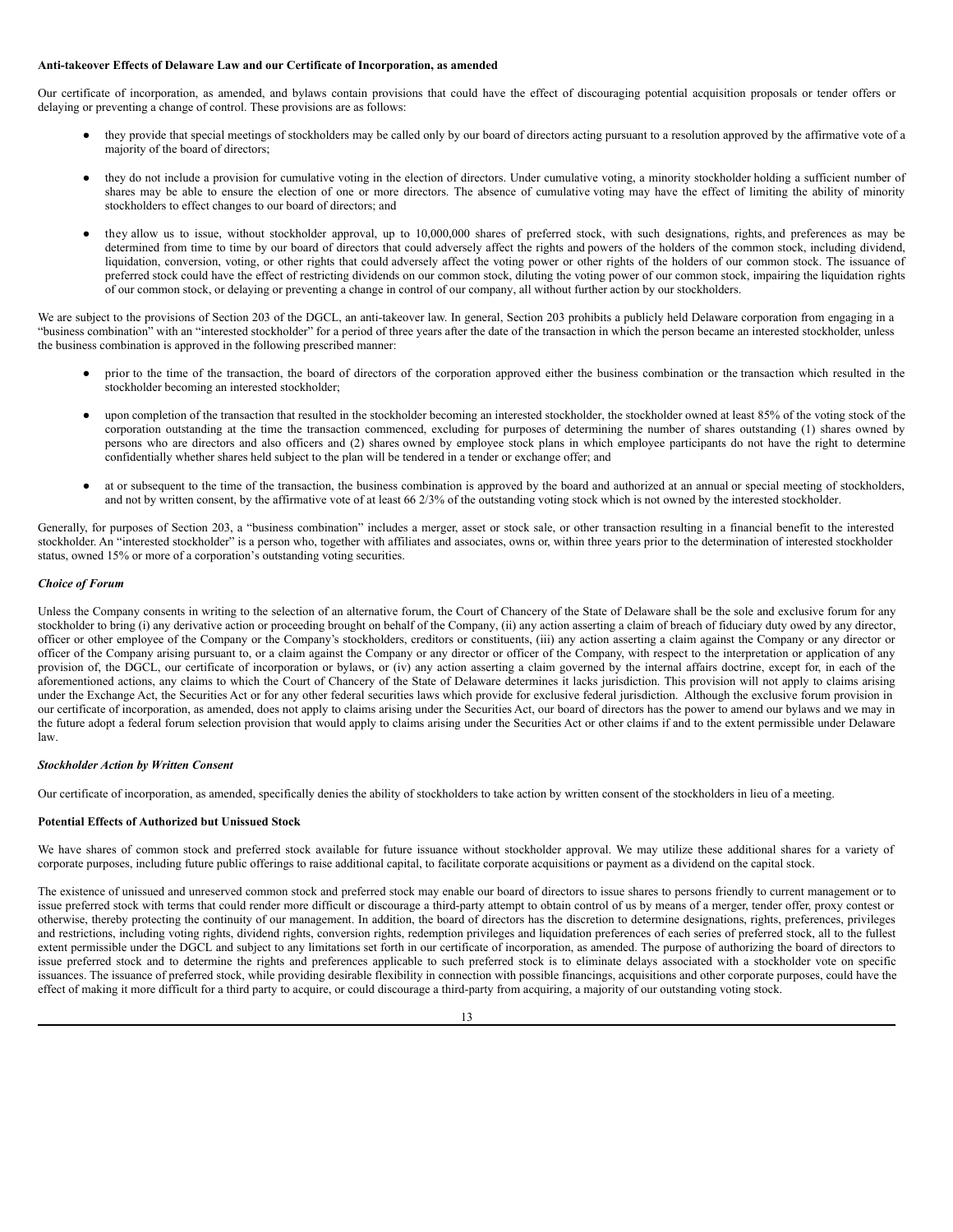#### <span id="page-15-0"></span>**PLAN OF DISTRIBUTION**

We have entered into a sale agreement with Jefferies, under which we may offer and sell up to \$75,000,000 of our shares of common stock from time to time through Jefferies acting as agent. Sales of our shares of common stock, if any, under this prospectus supplement and the accompanying prospectus will be made by any method that is deemed to be an "at the market offering" as defined in Rule 415(a)(4) under the Securities Act.

Each time we wish to issue and sell our shares of common stock under the sale agreement, we will notify Jefferies of the number of shares to be issued, the dates on which such sales are anticipated to be made, any limitation on the number of shares to be sold in any one day and any minimum price below which sales may not be made. Once we have so instructed Jefferies, unless Jefferies declines to accept the terms of such notice, Jefferies has agreed to use its commercially reasonable efforts consistent with its normal trading and sales practices to sell such shares up to the amount specified on such terms. The obligations of Jefferies under the sale agreement to sell our shares of common stock are subject to a number of conditions that we must meet.

The settlement of sales of shares between us and Jefferies is generally anticipated to occur on the second trading day following the date on which the sale was made. Sales of our shares of common stock as contemplated in this prospectus supplement will be settled through the facilities of The Depository Trust Company or by such other means as we and Jefferies may agree upon. There is no arrangement for funds to be received in an escrow, trust or similar arrangement.

We will pay Jefferies a commission equal to 3% of the aggregate gross proceeds we receive from each sale of our shares of common stock. Because there is no minimum offering amount required as a condition to close this offering, the actual total public offering amount, commissions and proceeds to us, if any, are not determinable at this time. In addition, we have agreed to reimburse Jefferies for the fees and disbursements of its counsel, payable upon execution of the sale agreement, in an amount not to exceed \$50,000, in addition to certain ongoing disbursements of its legal counsel. In accordance with Rule 5110 of the Financial Industry Regulatory Authority, Inc., these reimbursed fees and expenses are deemed sales compensation in connection with this offering. We estimate that the total expenses for the offering, excluding any commissions or expense reimbursement payable to Jefferies under the terms of the sale agreement, will be approximately \$100,000. The remaining sale proceeds, after deducting any other transaction fees, will equal our net proceeds from the sale of such shares.

Jefferies will provide written confirmation to us before the open on The Nasdaq Global Market on the day following each day on which our shares of common stock are sold under the sale agreement. Each confirmation will include the number of shares sold on that day, the aggregate gross proceeds of such sales and the proceeds to us.

In connection with the sale of our shares of common stock on our behalf, Jefferies will be deemed to be an "underwriter" within the meaning of the Securities Act, and the compensation of Jefferies will be deemed to be underwriting commissions or discounts. We have agreed to indemnify Jefferies against certain civil liabilities, including liabilities under the Securities Act. We have also agreed to contribute to payments Jefferies may be required to make in respect of such liabilities.

The offering of our shares of common stock pursuant to the sale agreement will terminate upon the earlier of (i) the sale of all shares of common stock subject to the sale agreement and (ii) the termination of the sale agreement as permitted therein. We and Jefferies may each terminate the sale agreement at any time upon ten days' prior notice.

This summary of the material provisions of the sale agreement does not purport to be a complete statement of its terms and conditions. A copy of the sale agreement is filed as an exhibit to the registration statement of which this prospectus supplement forms a part.

Jefferies and its affiliates may in the future provide various investment banking, commercial banking, financial advisory and other financial services for us and our affiliates, for which services they may in the future receive customary fees. In the course of its business, Jefferies may actively trade our securities for its own account or for the accounts of customers, and, accordingly, Jefferies may at any time hold long or short positions in such securities.

A prospectus supplement and the accompanying prospectus in electronic format may be made available on a website maintained by Jefferies, and Jefferies may distribute the prospectus supplement and the accompanying prospectus electronically.

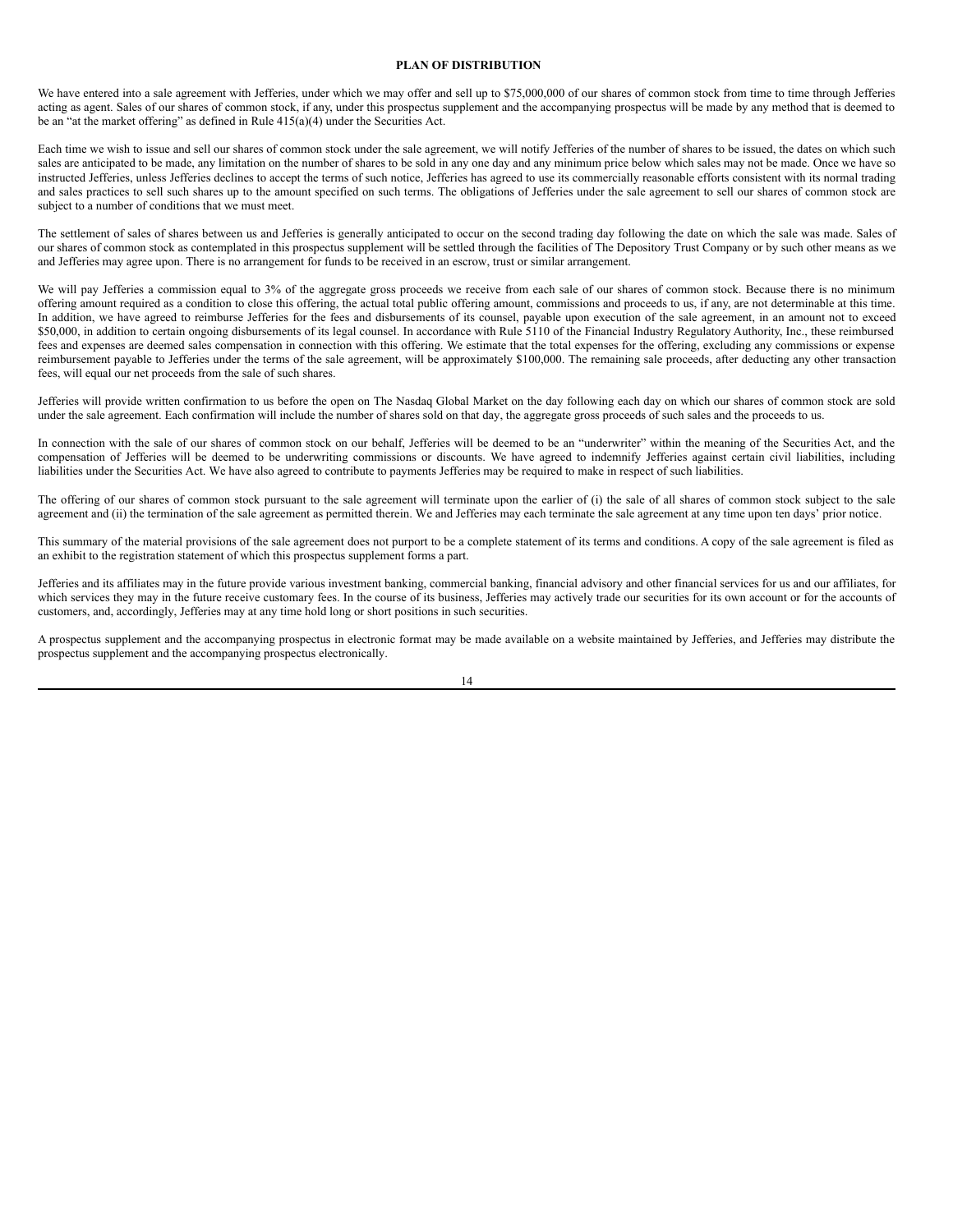#### <span id="page-16-0"></span>**LEGAL MATTERS**

The validity of the common stock being offered will be passed upon for us by Lowenstein Sandler LLP, New York, New York. Covington & Burling LLP, New York, New York is counsel for Jefferies LLC in connection with this offering.

## <span id="page-16-1"></span>**EXPERTS**

The consolidated balance sheets of Corbus Pharmaceuticals Holdings, Inc. and Subsidiaries as of December 31, 2019 and 2018 and the related consolidated statements of operations, stockholders' equity and cash flows for each of the years then ended, have been audited by EisnerAmper LLP, an independent registered public accounting firm, as stated in their reports, which are incorporated herein by reference, which reports (1) express an unqualified opinion on the financial statements, and (2) express an adverse opinion on the effectiveness of internal control over financial reporting. Such consolidated financial statements have been incorporated herein by reference in reliance on the reports of such firm, given upon their authority as experts in auditing and accounting.

# <span id="page-16-2"></span>**ADDITIONAL INFORMATION**

This prospectus is part of a Registration Statement on Form S-3 that we have filed with the SEC relating to the securities being offered hereby. This prospectus does not contain all of the information in the Registration Statement and its exhibits. The Registration Statement, its exhibits and the documents incorporated by reference in this prospectus and their exhibits, all contain information that is material to the offering of the Securities hereby. Whenever a reference is made in this prospectus to any of our contracts or other documents, the reference may not be complete. You should refer to the exhibits that are a part of the Registration Statement in order to review a copy of the contract or documents. The Registration Statement and the exhibits are available at the SEC's Public Reference Room or through its Website.

We file annual, quarterly and current reports, proxy statements and other information with the SEC. The SEC maintains an Internet site at http://www.sec.gov that contains reports, proxy and information statements, and other information regarding issuers, such as us, that file electronically with the SEC. Additionally, you may access our filings with the SEC through our website at http://www.corbuspharma.com. We have included our website address as an inactive textual reference only and our website and the information contained on, or that can be accessed through, our website will not be deemed to be incorporated by reference in, and are not considered part of, this prospectus.

We will provide you without charge, upon your oral or written request, with an electronic or paper copy of any or all reports, proxy statements and other documents we file with the SEC, as well as any or all of the documents incorporated by reference in this prospectus (other than exhibits to such documents unless such exhibits are specifically incorporated by reference into such documents). Requests for such copies should be directed to:

> Corbus Pharmaceuticals Holdings, Inc. 500 River Ridge Drive Norwood, MA 02062 Telephone number: (617) 963-0100

You should rely only on the information in this prospectus and the additional information described above and under the heading "Incorporation of Certain Information by Reference" below. We have not authorized any other person to provide you with different information. If anyone provides you with different or inconsistent information, you should not rely upon it. We are not making an offer to sell these securities in any jurisdiction where such offer or sale is not permitted. You should assume that the information in this prospectus was accurate on the date of the front cover of this prospectus only. Our business, financial condition, results of operations and prospects may have changed since that date.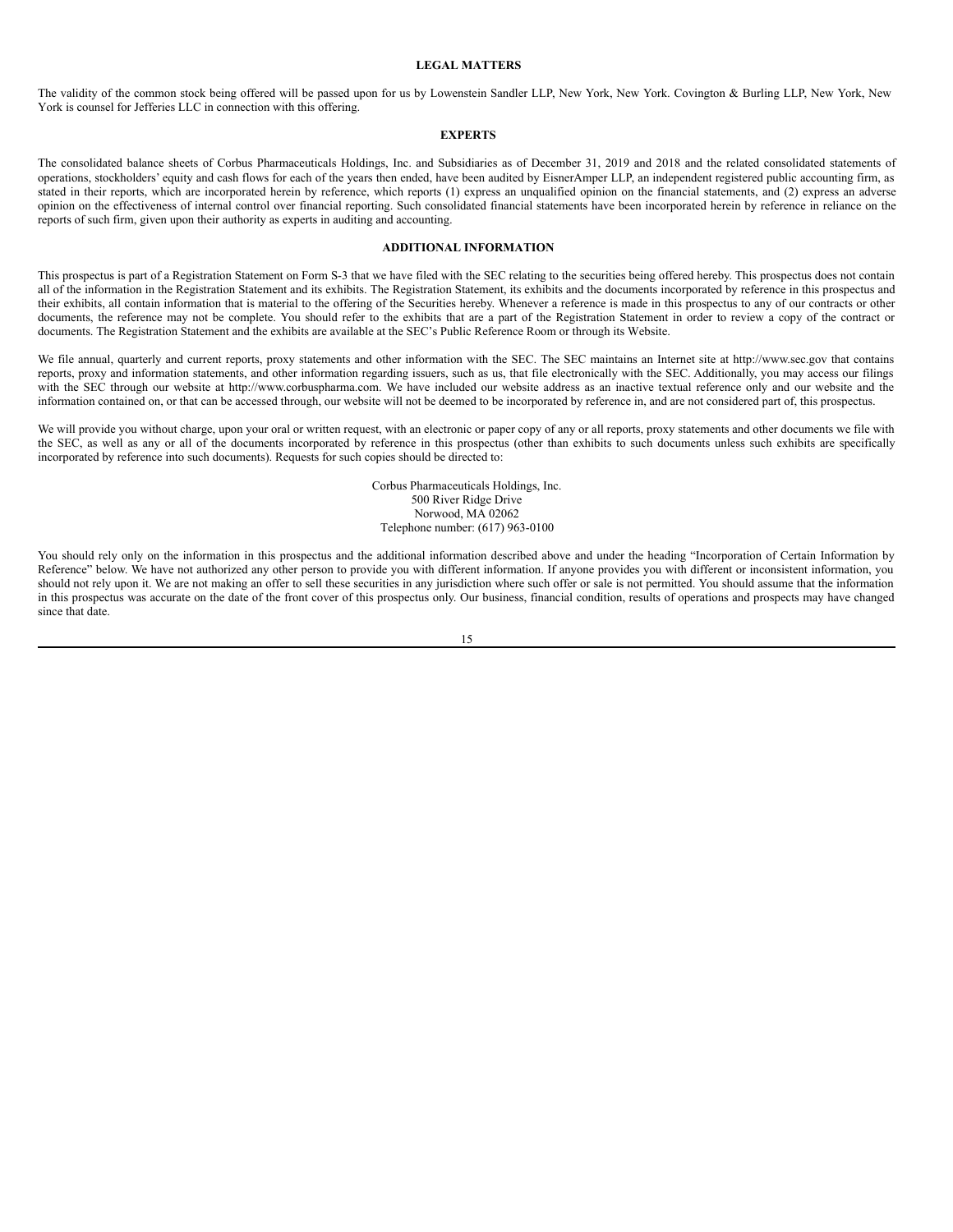#### <span id="page-17-0"></span>**INCORPORATION OF CERTAIN INFORMATION BY REFERENCE**

The SEC allows us to "incorporate by reference" information that we file with it into this prospectus, which means that we can disclose important information to you by referring you to those documents. The information incorporated by reference is an important part of this prospectus. The information incorporated by reference is considered to be a part of this prospectus, and information that we file later with the SEC will automatically update and supersede information contained in this prospectus and any accompanying prospectus supplement.

We incorporate by reference the documents listed below that we have previously filed with the SEC:

- Our Annual Report on Form 10-K for the year ended December 31, 2019, filed with the SEC on March 16, 2020;
- our Definitive Proxy Statement on Schedule 14A, filed on April 9, 2020;
- our Current Reports on Form 8-K filed with the SEC on February 7, 2020, March 10, 2020, April 1, 2020, as amended by the Amendment on Form 8-K/A filed with the SEC on April 21, 2020, and April 7, 2020 (other than any portions thereof deemed furnished and not filed); and
- the description of our common stock, par value \$0.0001 per share, contained in our Form 8-A filed on April 14, 2015, including any amendment or report filed for the purpose of updating such description.

All reports and other documents that we file with the SEC under Sections 13(a), 13(c), 14 or 15(d) of the Securities Exchange Act of 1934, as amended, between the date of the initial registration statement and the effectiveness of the registration statement, and following the effectiveness of the registration statement until the termination of the offering of the securities hereunder, will also be considered to be incorporated by reference into this prospectus from the date of the filing of these reports and documents, and will supersede the information herein; provided, however, that all reports, exhibits and other information that we "furnish" to the SEC will not be considered incorporated by reference into this prospectus. We undertake to provide without charge to each person (including any beneficial owner) who receives a copy of this prospectus, upon written or oral request, a copy of all of the preceding documents that are incorporated by reference (other than exhibits, unless the exhibits are specifically incorporated by reference into these documents). You may request a copy of these materials in the manner set forth under the heading "Additional Information," above.

Any statements contained in a document incorporated by reference in this prospectus shall be deemed to be modified, superseded or replaced for purposes of this prospectus to the extent that a statement contained in this prospectus (or in any other subsequently filed document which also is incorporated by reference in this prospectus) modifies, supersedes or replaces such statement. Any statement so modified, superseded or replaced shall not be deemed, except as so modified, superseded or replaced, to constitute a part of this prospectus. Statements contained in this prospectus and any document incorporated by reference as to the contents of any contract, agreement or other document referred to are not necessarily complete, and in each instance reference is made to the copy of the contract, agreement or other document filed as an exhibit to the registration statement or any incorporated document, each statement being so qualified by this reference.